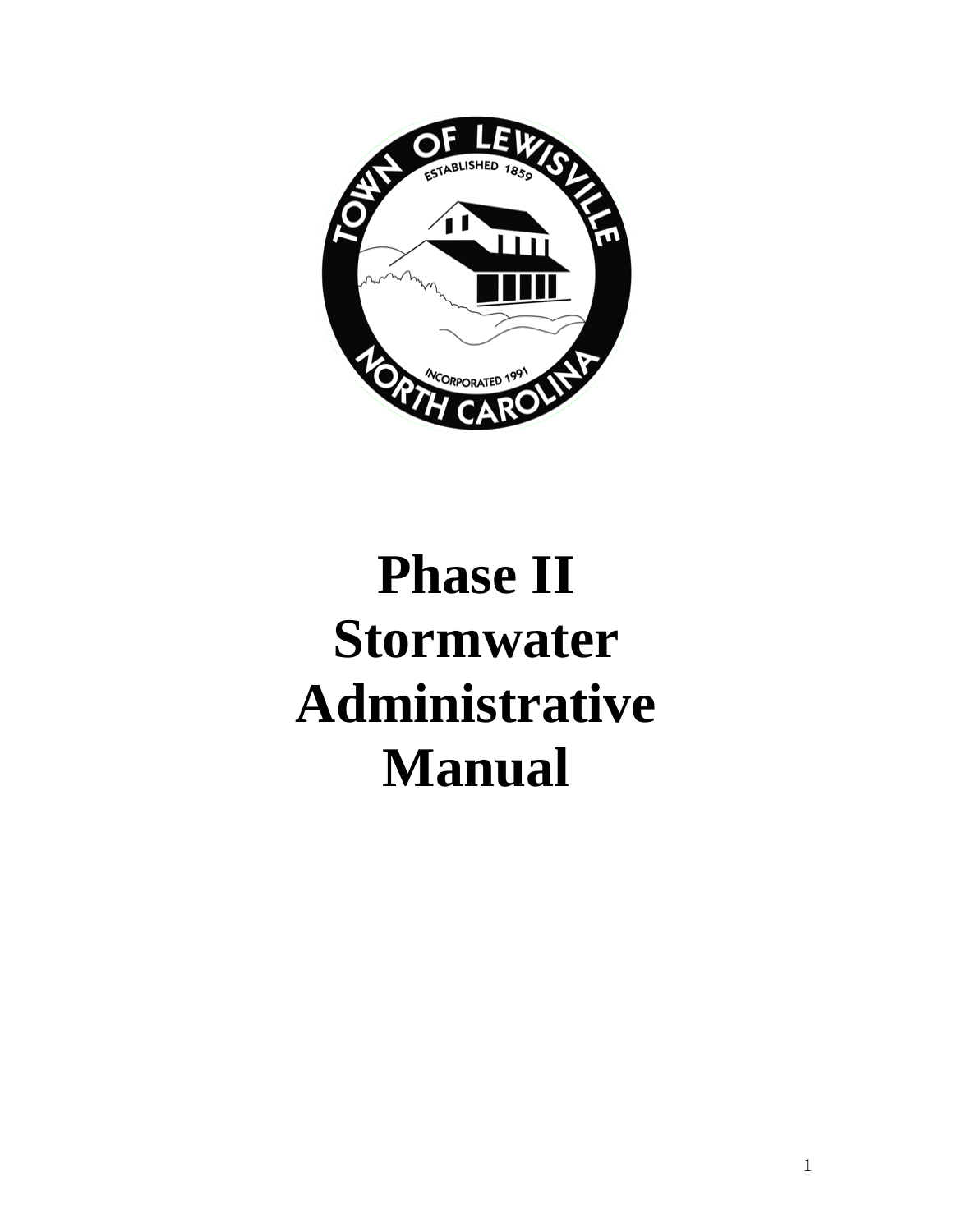#### **Town of Lewisville** 6510 Shallowford Rd P.O. Box 547 Lewisville, NC 27023 Telephone: (336) 945-5558 Fax: (336) 945-5531 **PHASE II STORMWATER ADMINISTRATIVE MANUAL**

#### **Table of Contents**

| Stormwater Annual Maintenance and Inspection Report22 |  |
|-------------------------------------------------------|--|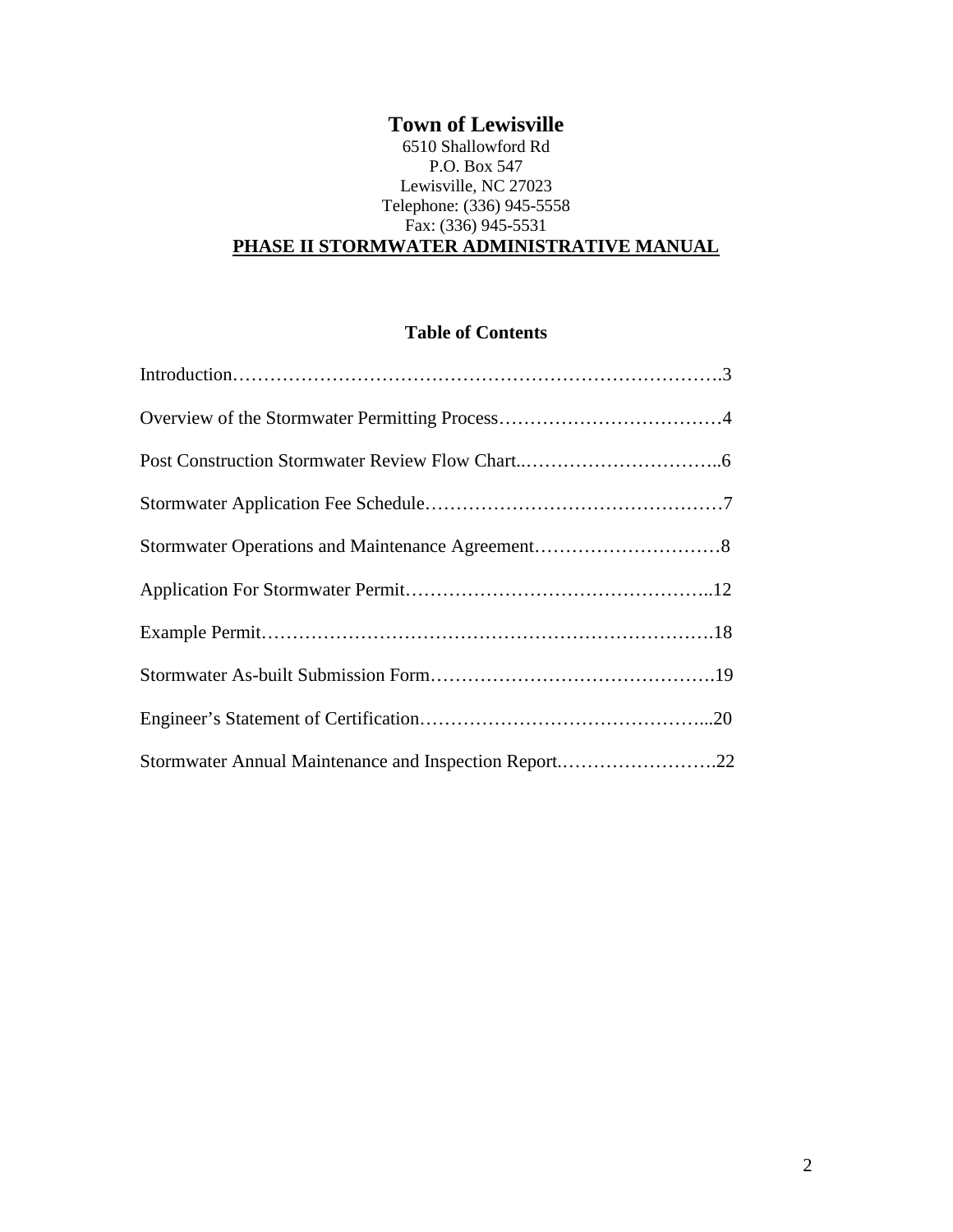#### **Introduction**

**The National Pollutant Discharge Elimination System (NPDES) Phase II Stormwater Program is an effort to preserve, protect, and improve the nation's water resources from polluted runoff. The program requires Lewisville and other municipalities to obtain a federal stormwater permit. The Town of Lewisville's permit was issued December 1, 2005.**

**A requirement of the Lewisville permit was the adoption of a post construction stormwater ordinance. The ordinance follows the N.C. Division of Water Quality's Stormwater Model Ordinance and the Best Management Practices (BMP) Design manual, and was adopted by the Lewisville Town Council on November 8, 2007.**

**Lewisville's Phase II Stormwater Ordinance and the NCDENR BMP Design Manual are available upon request from the Stormwater Administrator.**

**The ordinance was effective January 1, 2008, and affects all new development and redevelopment of one acre or more.**

**Additional information can be obtained by contacting the Town's Stormwater Administrator at 336- 945-5558 or visiting the Town's website at [http://www.lewisvillenc.net](http://www.lewisvillenc.net/) .**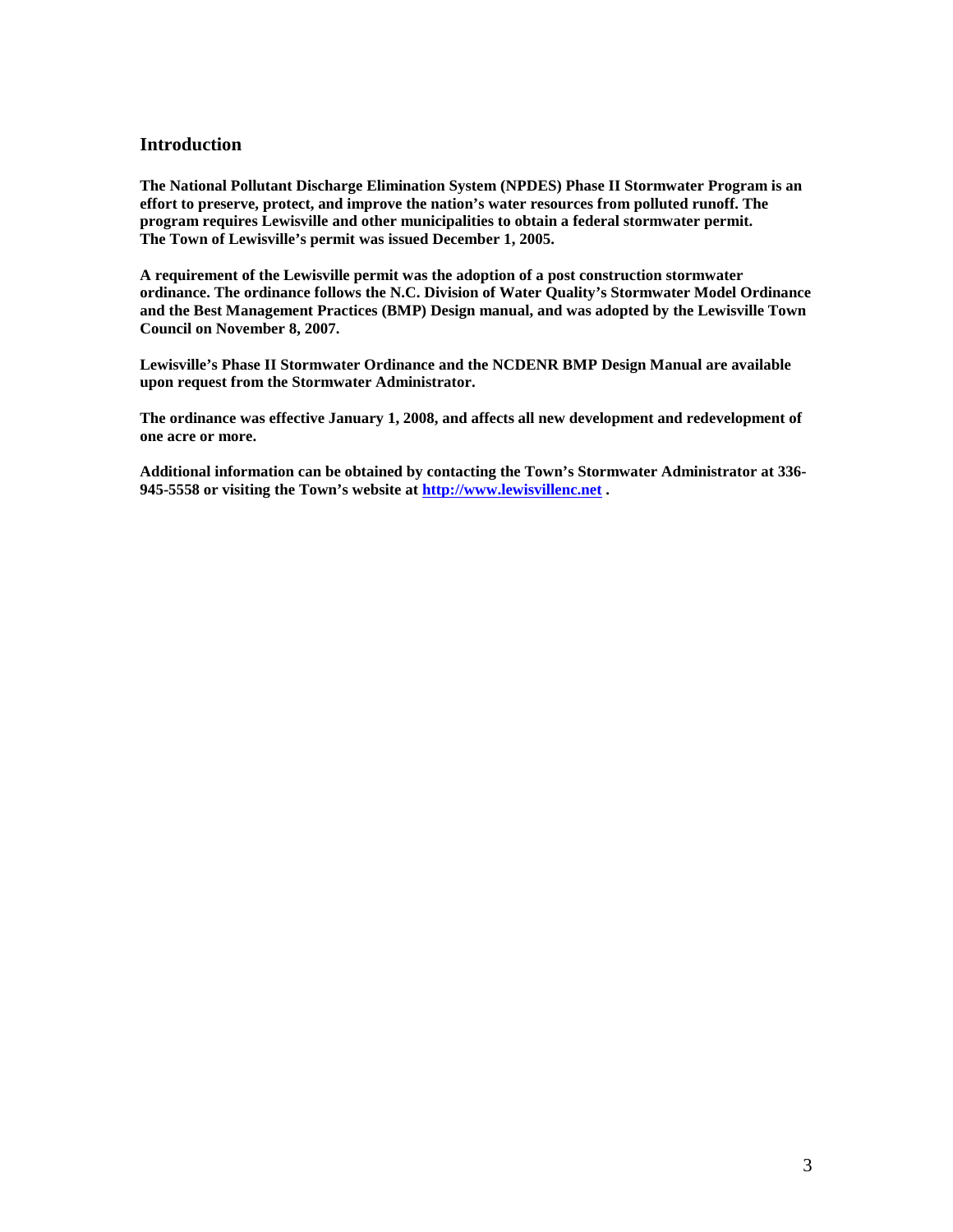#### **Overview of the Stormwater Permitting Process**

**Upon submittal of sketch site plan to the Town of Lewisville, the developer will be presented with this Phase II Stormwater Administrative Manual that will include all forms and documents necessary to submit a complete Stormwater Permit Application. The application and all necessary information should be submitted to the Stormwater Administrator at the following Planning Board Public Hearing. All forms and documents should be filled out completely and accurately in order for the Stormwater Administrator and his/her authorized agent to review for issuance of a Stormwater Permit.**

**The person listed as financially responsible for the project shall be the same person denoted financially responsible when applying to the Forsyth County Department of Inspections for Sedimentation and Erosion Control for Land Disturbing Activity Permit.**

**The completed Operations and Maintenance Agreement (attached) shall also be submitted with the application for approval of permit. An escrow account for maintenance of the Structural BMP's shall also be established for approval of permit. The design professional shall submit an estimate of construction costs and anticipated maintenance costs for review by the Stormwater Administrator. The initial funding of the escrow account by the developer shall be a minimum of 15% of the estimated construction costs of the Structural BMP's. Subsequent funding of the escrow account shall be through deposits by the homeowners' association. (The owner/developer may elect to fund more than the minimum.)**

**Per the Phase II Stormwater Ordinance the Stormwater Administrator and his/her authorized agent has 30 working days in which to conduct the review once the application is considered complete. The Stormwater Administrator and/or his/her authorized agent will notify the developer in a timely manner (generally within one week of receipt of the application) of any missing information. The 30 day review period will not begin until missing information is received. Once all required information is received, the Stormwater Administrator and/or his/her authorized agent will review the submittal. The reviewer may request additional information or plan revision, issue a Notification of Disapproval, or approve the plans (with or without conditions) and issue a Stormwater Permit.**

**If a Notification of Disapproval is issued, the applicant may resubmit a revised plan within 30 working days of disapproval without paying an additional permit review fee. An additional review fee shall accompany any re-submittal after the first re-submittal. Within 30 calendar days resubmitted plans will be either approved (with or without conditions) or disapproved.**

**Requirements for a Performance Security Bond (if required for a project) will be addressed in the approval letter accompanying the Stormwater Permit.**

**Upon approval of Stormwater Permit Application, a Stormwater Permit will be issued to the developer. Described in the flow chart (attached), the final construction plans shall be presented to Town Council for final approval at public hearing.**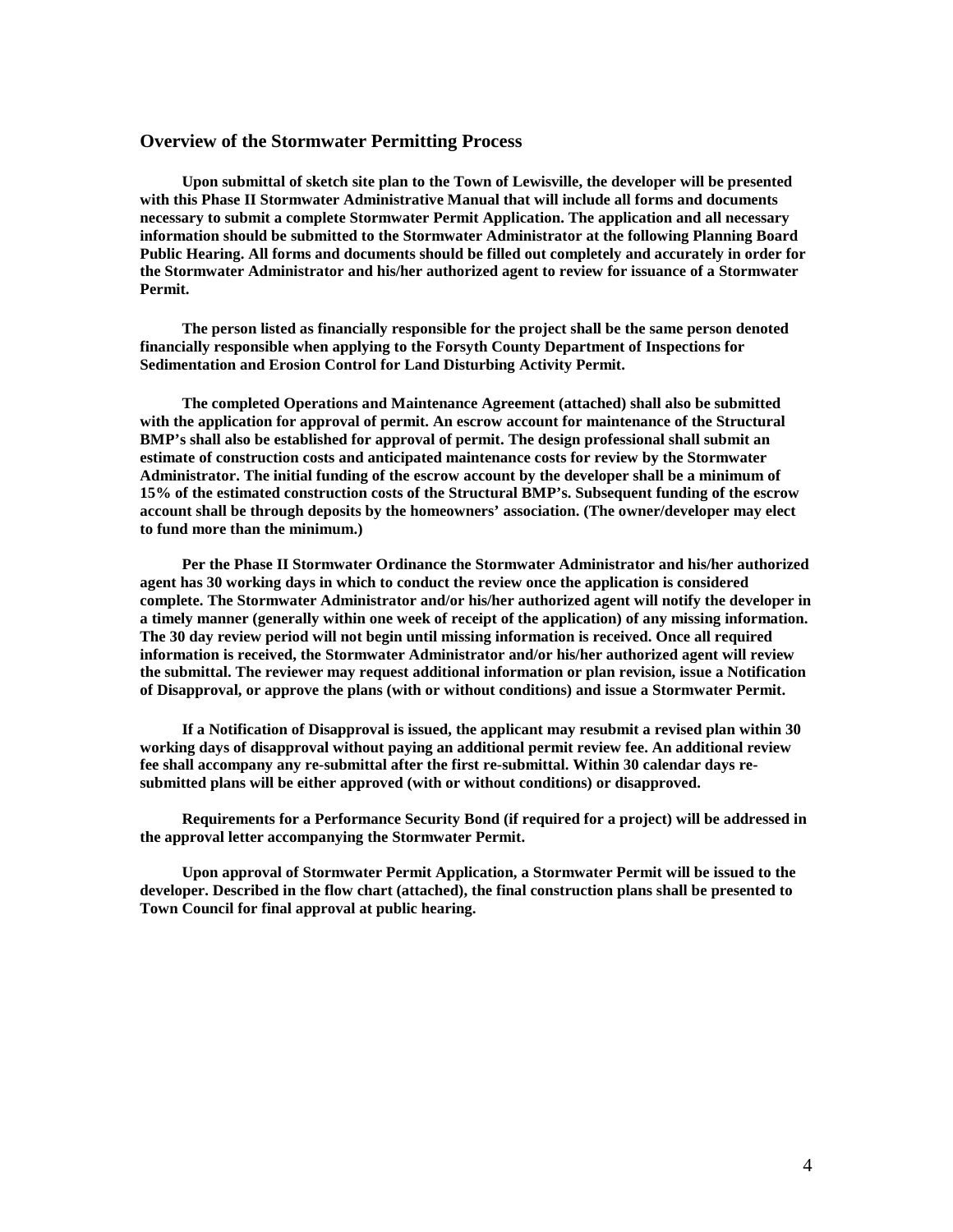**Before issuance of Certification of Occupancy and prior to the recording of plats, the applicant shall submit As-built drawings and an Engineer's Stormwater BMP Certification in accordance with the Stormwater As-built Submission Form (attached). At the discretion of the Stormwater Administrator, a performance security for the completion of structural BMP's or issuance of Asbuilt drawings may be posted in order for a plat to be recorded or to enable the Forsyth County Inspections Department to issue a Certificate of Occupancy.** 

**The Stormwater Administrator and/or his/her authorized agent will perform a final inspection of each stormwater BMP. Prior to the closeout of the Stormwater Permit and release of any performance securities related to BMP installation or As-built drawings, the Stormwater Administrator must receive and approve the As-built drawings, the site must be in compliance with the Town's Sedimentation and Erosion and Control Ordinance, and the project must pass the final stormwater inspection.**

**Upon issuance of Certification of Occupancy, a Stormwater Annual Maintenance and Inspection Report (attached) shall be submitted by the financially responsible person to the Stormwater Administrator on an annual basis due one year after the approval of the Engineer's Stormwater BMP Certification. Each BMP requires a separate report.**

**If there are any discrepancies between the Stormwater Permit Application and the Phase II Stormwater Ordinance, the Phase II Stormwater Ordinance will govern.**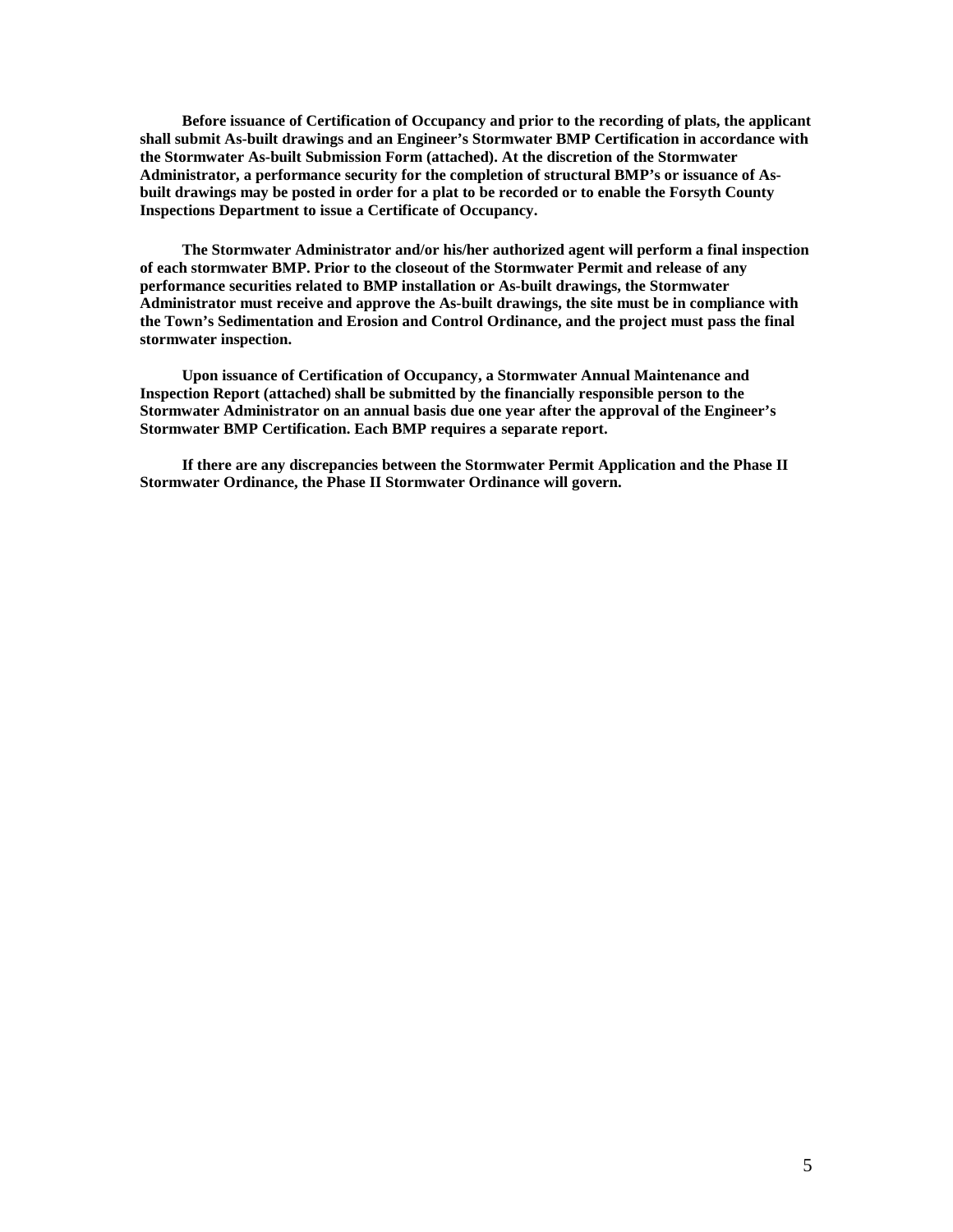#### **Town of Lewisville**

6510 Shallowford Rd P.O. Box 547 Lewisville, NC 27023 Telephone: (336) 945-5558 Fax: (336) 945-5531

#### **POST CONSTRUCTION STORMWATER REVIEW FLOW CHART**

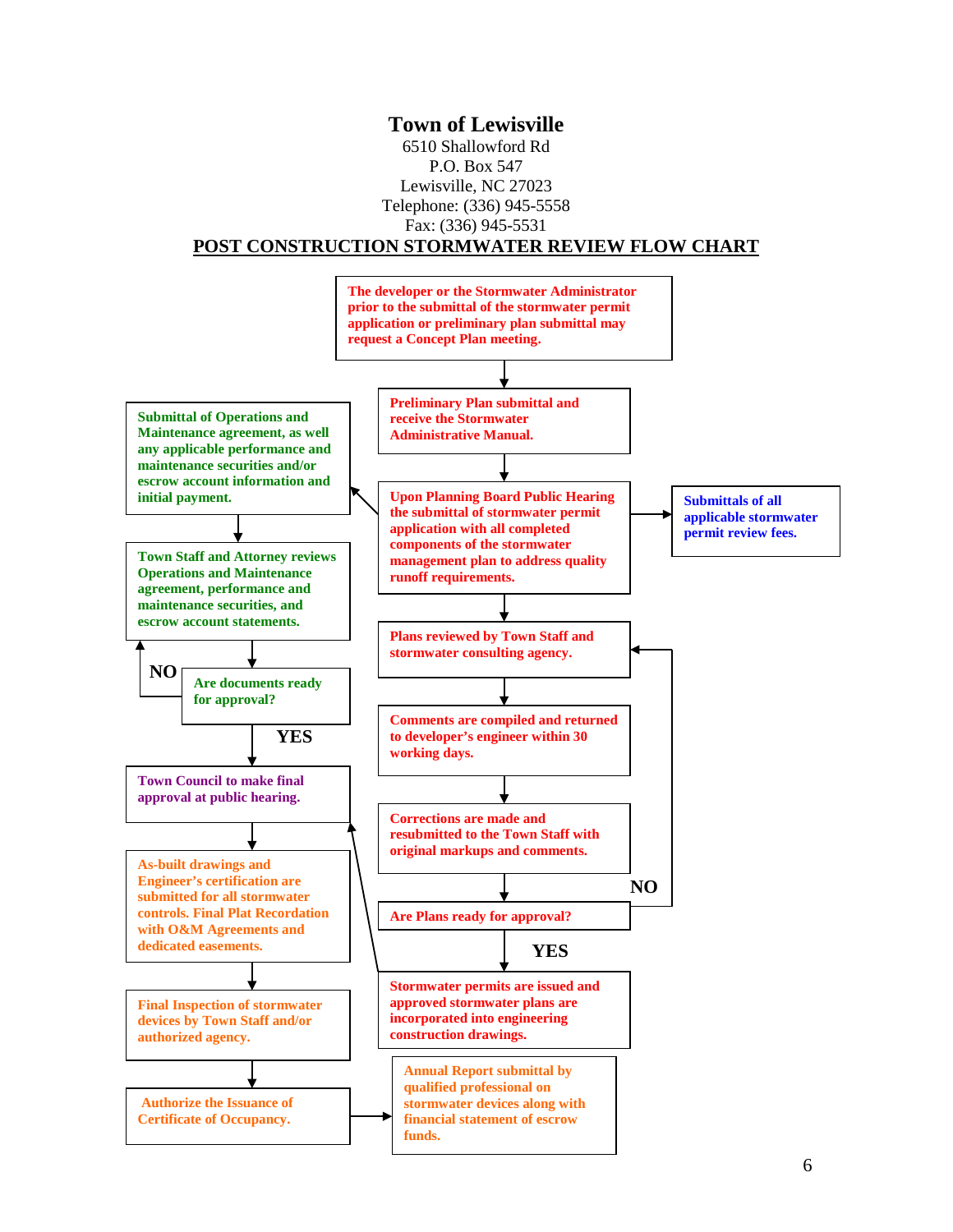

#### **Town of Lewisville** 6510 Shallowford Rd P.O. Box 547 Lewisville, NC 27023 Telephone: (336) 945-5558 Fax: (336) 945-5531 **STORMWATER APPLICATION FEE SCHEDULE**

**Check the Town's web site for the current fee schedule.**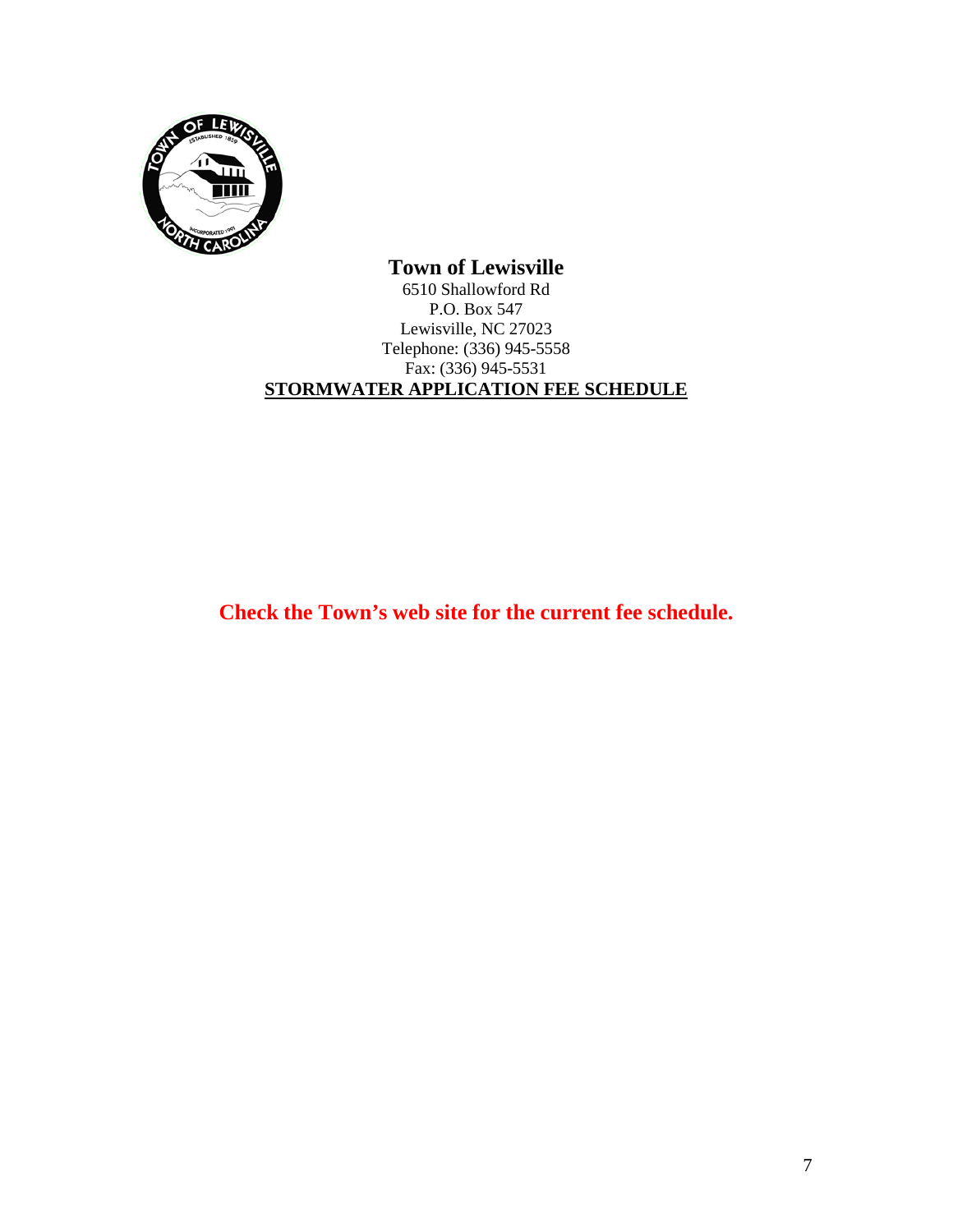*(Do Not Alter Format) (Upon recording, return to: Town Of Lewisville, Stormwater Administrator, 547 Shallowford Road, Lewisville, NC 27023)*

# **STORMWATER OPERATIONS AND MAINTENANCE**

## **AGREEMENT**

#### **FOR**

#### **Structural Stormwater Management Facilities**

#### **Town of Lewisville**

#### **THIS AGREEMENT is made pursuant to the TOWN OF LEWISVILLE Phase II**

| <b>Stormwater Ordinance and entered into this</b>        | day of                      |
|----------------------------------------------------------|-----------------------------|
| By and Between                                           | . a North                   |
| Carolina                                                 | (hereinafter referred to as |
| "OWNER"), and the TOWN OF LEWISVILLE, N.C. (the "TOWN"). |                             |
| <b>WITNESSETH</b>                                        |                             |

**1. OWNER is the owner of certain lands lying in the Town of Lewisville's limits upon which it is erecting and will make improvements, said development being known as \_\_\_\_\_\_\_\_\_\_\_\_\_\_\_\_\_\_\_\_\_\_\_\_\_\_\_\_\_\_\_\_\_\_\_\_\_\_\_\_\_\_\_\_\_\_\_\_\_\_\_\_\_\_the same is described in those deeds recorded in Deed Book \_\_\_\_\_\_\_\_\_\_\_\_\_\_\_\_\_\_\_\_ at page\_\_\_\_\_\_\_\_\_\_\_\_\_\_\_\_\_\_\_\_\_\_\_\_ Forsyth County Registry (hereinafter, the "Property"). OWNER is the only party with an interest in the Property, excepting that interest conveyed by a first deed of trust.**

**2. The development of the Property as contemplated by OWNER requires the construction of an engineered stormwater control structure which shall include detention ponds and other stormwater structural Best Management Practices (BMPs), as necessary, (hereinafter, "Structural BMPs") to provide storage and treatment of stormwater runoff to serve the Property.**

**3. OWNER has applied to the TOWN for the issuance of a Stormwater Permit (hereinafter, the "Permit") consistent with the plans and specifications for the Stormwater Control System and the applicable manual(s) on file with the Stormwater Administrator.**

**4. The TOWN desires to assure that the Structural BMPs is properly constructed, maintained and operated in accordance with law and Permit provisions in order to protect the quality of the waters of the State and the public, interest therein and therefore is requiring the execution of this Agreement by OWNER in connection with OWNER'S application for a Permit.**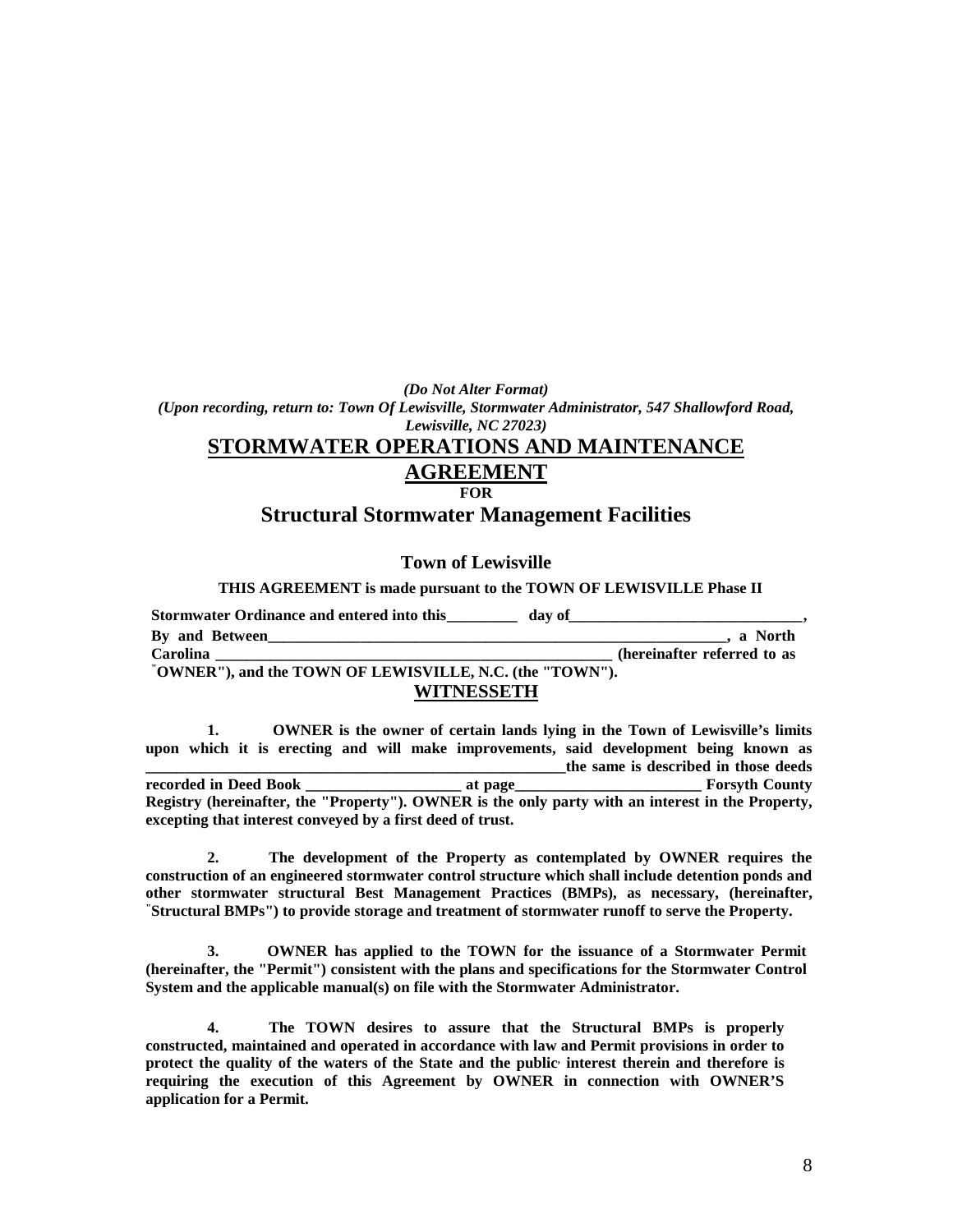**NOW, THEREFORE, for and in consideration of the benefits to be derived by OWNER in obtaining a Permit and being allowed to develop the property, OWNER does hereby agree as follows:**

 **1. OWNER shall construct the Structural BMPs in accordance with the Permit and plans and specifications hereafter issued and approved by the TOWN; and shall thereafter properly operate and maintain such Structural BMPs in accordance with applicable Permit provisions, the plans and specifications of the Structural BMPs, the operations and maintenance plan or manual, and applicable laws and regulations.**

**2. OWNER agrees that it shall not transfer ownership and/or control of the Structural BMPs until construction has been completed in accordance with the Permit and approved plans, and the Stormwater Administrator has inspected and approved the same. OWNER contemplates that upon completion of the Structural BMPs, it will convey the Structural BMPs and that portion of the Property on which the structure is located to a non-profit Property Owners' Association to be formed for the purpose of administering the provisions of a declaration of covenants to be imposed upon the Property, which declaration shall be substantially in the form of the Declaration of Covenants, Conditions, and Restrictions for (name of project / development); said declaration of covenants to be submitted to and approved by the TOWN prior to transfer. In order to transfer the Structural BMPs, the OWNER and the new owner must request that the Permit be reissued to the new owner.**

**3. OWNER agrees that it shall not transfer, convey, assign or otherwise relinquish or release its responsibility for the operation and maintenance of its Structural BMPs until a Permit has been issued to OWNER 'S successor, at which time OWNER shall be released from any obligations hereunder arising from events or circumstances occurring after the date the Structural BMPs is transferred and the Permit is reissued to the new owner of the structure.**

**4. In the event OWNER for any reason fails to complete or maintain the Structural BMPs as required hereunder and the TOWN or other appropriate governmental authority, following notice and a reasonable period within which to cure, completes or maintains the structure, OWNER agrees to pay to the TOWN or such other appropriate governmental authority all reasonable costs incurred in completing the Structural BMPs which are in excess of the amount of the bond posted with the TOWN, or in maintaining the Structural BMPs, to assure its completion and maintenance. As security for the payment of any such sum, OWNER hereby grants and conveys to the TOWN, a lien on the Property subordinate only to any first lien deed of trust, and/or liens and encumbrances of record, as of the date hereof, encumbering the Property. The TOWN may bring an action at law against the OWNER to pay any such sums coming due hereunder or foreclose the lien created herein against the Property in the same manner as prescribed by the laws of the State of North Carolina for the foreclosures of deeds of trust. Interest at the legal rate, costs and reasonable attorney's fees for representation of the TOWN in such action or foreclosure shall be added to the indebtedness secured by such lien. Upon removal of the Structural BMPs in accordance with applicable law and inspection and approval of the same by the Stormwater Administrator, the lien herein granted and conveyed to the TOWN shall automatically terminate and shall be of no further force or effect. It is expressly understood and agreed that the TOWN is under no obligation to routinely maintain or repair said facilities, and in no event shall this Agreement be construed to impose any such obligation on the TOWN.**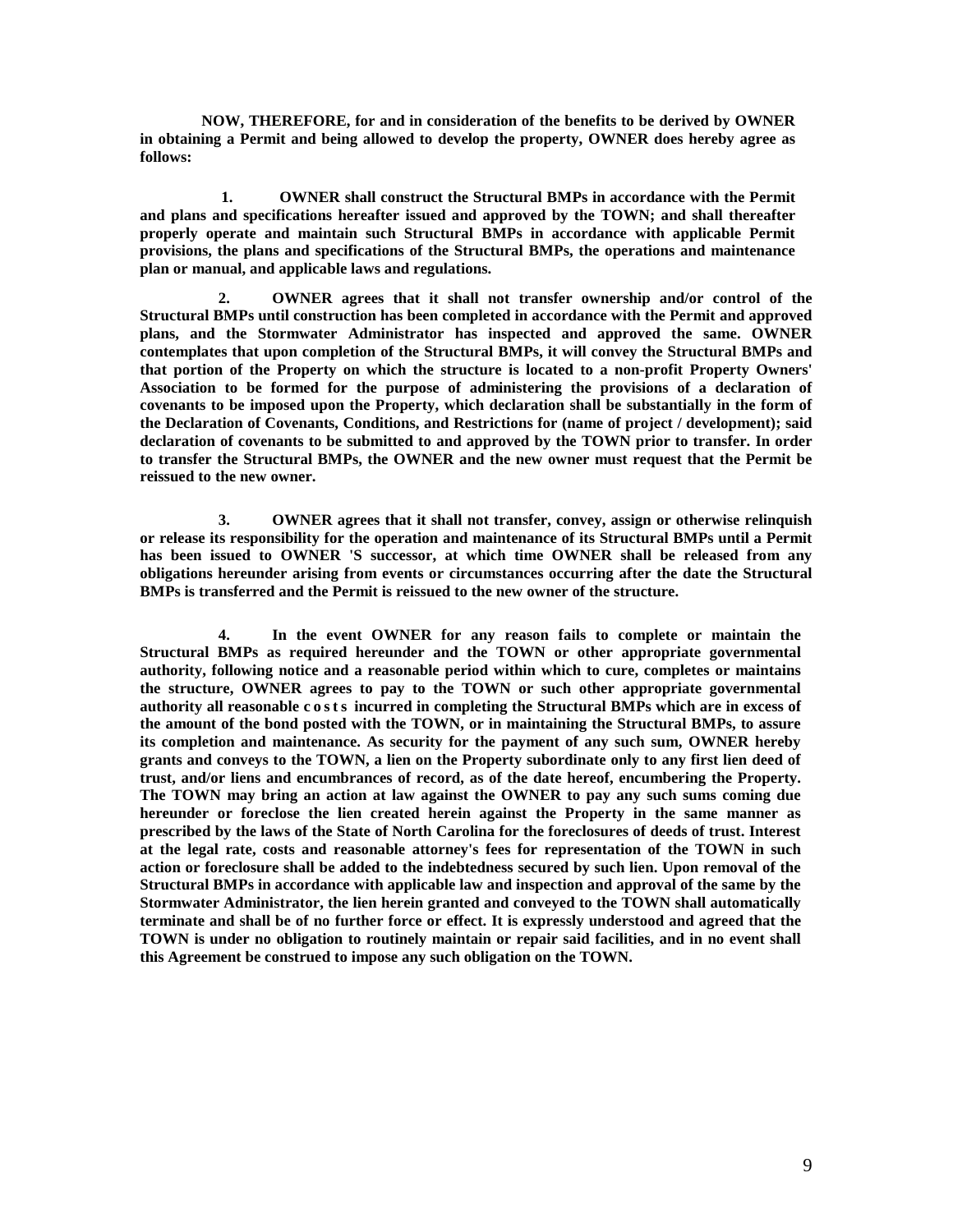**5. OWNER hereby grants and conveys to the TOWN or other appropriate governmental authority having jurisdiction for watershed protection, a non-exclusive easement over and upon those portions of the Property necessary to complete the construction of, inspect, or to maintain, the Structural BMPs in the event OWNER for any reason fails to complete or maintain the Structural BMPs as required hereunder. This easement shall expire upon the removal of the Structural BMPs in accordance with applicable law, the Permit and approved plans and the inspection and approval of the same by the Stormwater Administrator. TO HAVE AND TO HOLD the foregoing rights and easements unto the TOWN or other appropriate governmental authority having jurisdiction for watershed protection, said easement to run with the Property and bind OWNER, its successors and assigns. Prior to issue of stormwater permit, the owner shall file with the Register of Deeds a description of the area containing the Structural BMPs within a drainage easement together with any dedication necessary for access to and from the Structural BMPs and a public street.**

**6. Each of the TOWN and any other appropriate governmental authority having jurisdiction for watershed protection shall be deemed a beneficiary of this Agreement, both for and in its or their own right, and also for the purpose of protecting the interest of the community and other parties, public or private, in whose favor or for whose benefit this Agreement has been provided. This Agreement shall run in favor of the TOWN and any other appropriate governmental authority having jurisdiction for watershed protection for the entire period during which this Agreement shall be in force and in effect without regard to whether the TOWN or such other governmental entity has at any time been, remains, or is an owner of the Property or any portion thereof. The TOWN and such other governmental authority shall have the right, in the event of any breach of this Agreement, following notice and a reasonable period to cure, to exercise all the rights and remedies and to maintain any action or suits at law or in equity or other proper proceedings to enforce the curing of such breach of this Agreement to which it or any other appropriate governmental authority may be entitled.**

**7. For all Structural BMPs that is to be or are owned and maintained by a property owner's association or similar entity, the OWNER and the association shall enter into an escrow agreement with the TOWN. The agreement shall contain all of the following provisions:**

- **A. Acknowledgment that the association shall continuously operate and maintain the stormwater control and management facilities.**
- **B. Establishment of an escrow account, which can be spent solely for sediment removal, structural, biological or vegetative replacement, major repair, or reconstruction of the Structural BMPs. If Structural BMPs are not performing adequately or as intended or are not properly maintained, the Town of Lewisville, in its sole discretion, may remedy the situation, and in such instances the Town of Lewisville shall be fully reimbursed from the escrow account. Escrowed funds may be spent by the association for sediment removal, structural, biological or vegetative replacement, major repair, and reconstruction of the Structural BMPs, provided that the Town of Lewisville shall first consent to the expenditure.**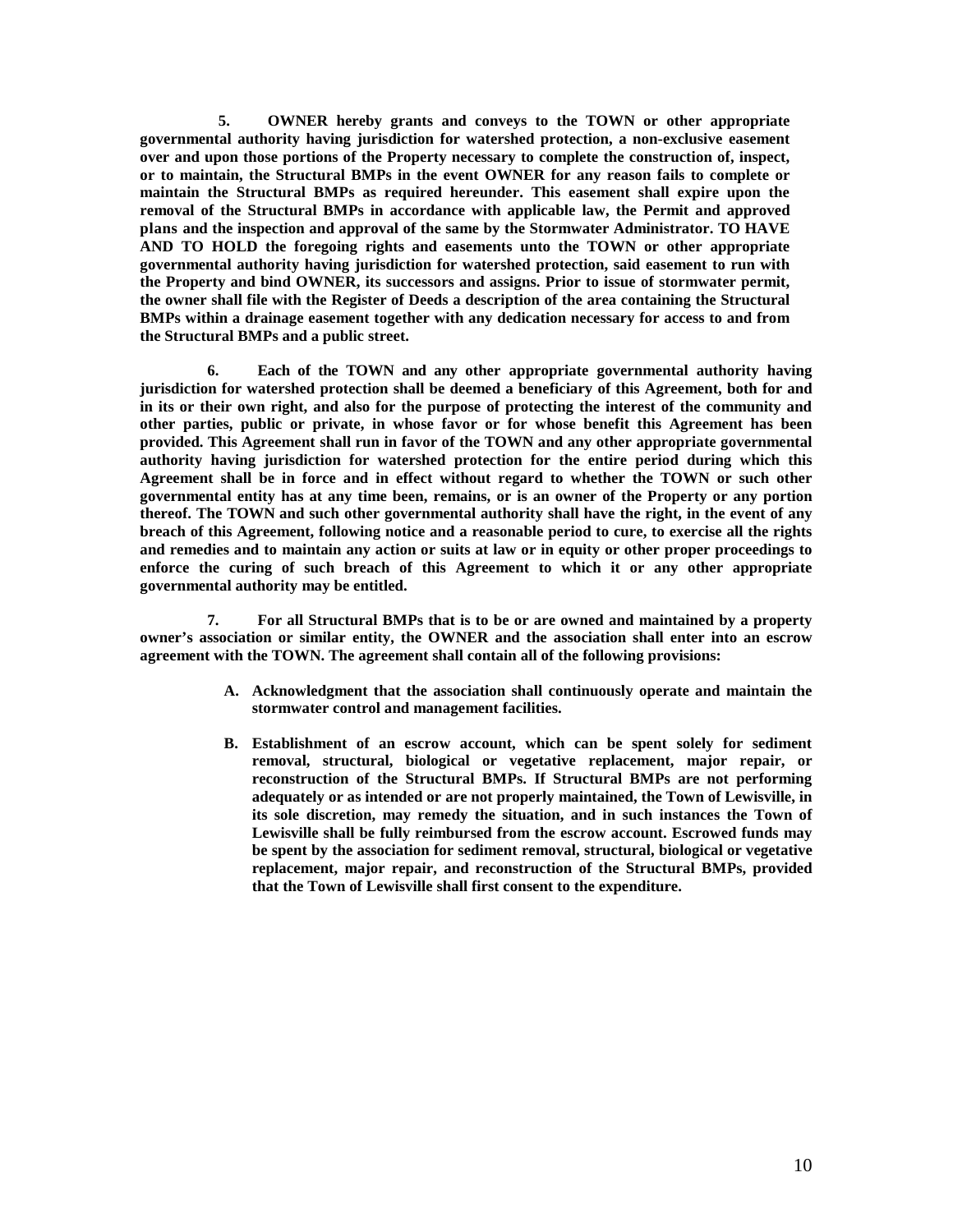- **C. Both developer contribution and annual sinking funds shall fund the escrow account. Prior to plat recordation or issuance of construction permits, whichever shall first occur, the developer shall pay into the escrow account an amount equal to fifteen (15) per cent of the initial construction cost of the structural BMPs. The Homeowners Association will contribute into an escrow account, an amount satisfactory to support operations and maintenance of all stormwater treatment devices as well as annual inspections of stormwater facilities as determined by the developer's engineer. Two-thirds (2/3) of the total amount of sinking fund budget shall be deposited into the escrow account within the first five (5) years and the full amount shall be deposited within ten (10) years following initial construction of the structural BMPs. Funds shall be deposited each year into the escrow account. A portion of the annual assessments of the association shall include an allocation into the escrow account. Any funds drawn down from the escrow account shall be replaced in accordance with the schedule of anticipated work used to create the sinking fund budget.**
- **D. The percent of developer contribution and lengths of time to fund the escrow account may be varied by the Town of Lewisville depending on the design and materials of the stormwater control and management facility.**
- **E. Granting to the Town of Lewisville a right of entry to inspect, monitor, maintain, repair, and reconstruct Structural BMPs.**
- **F. Allowing the Town of Lewisville to recover from the association and its members any and all costs the Town of Lewisville expends to maintain or repair the Structural BMPs or to correct any operational deficiencies. Failure to pay the Town of Lewisville all of its expended costs, after forty-five (45) days written notice, shall constitute a breach of the agreement. The Town of Lewisville shall thereafter be entitled to bring an action against the association and its members to pay, or foreclose upon the lien hereby authorized by the agreement against the property, or both, in case of a deficiency. Interest, collection costs, and attorney fees shall be added to the recovery.**
- **G. A statement that this agreement shall not obligate the Town of Lewisville to maintain or repair any Structural BMPs, and the Town of Lewisville shall not be liable to any person for the condition or operation of Structural BMPs.**
- **H. A statement that this agreement shall not in any way diminish, limit, or restrict the right of the Town of Lewisville to enforce any of its ordinances as authorized by law.**
- **I. A provision indemnifying and holding harmless the Town of Lewisville for any costs and injuries arising from or related to the Structural BMPs, unless the Town of Lewisville has agreed in writing to assume the maintenance responsibility for the BMP and has accepted dedication of any and all rights necessary to carry out that maintenance.**

**8. This Agreement imposes no liability of any kind whatsoever on the TOWN and the OWNER agrees to hold the TOWN harmless from any liability in the event the Structural BMPs fail to operate properly.**

**9. A copy of this Agreement shall be filed in the office of the Forsyth County Register of Deeds and in the office of the Stormwater Administrator.**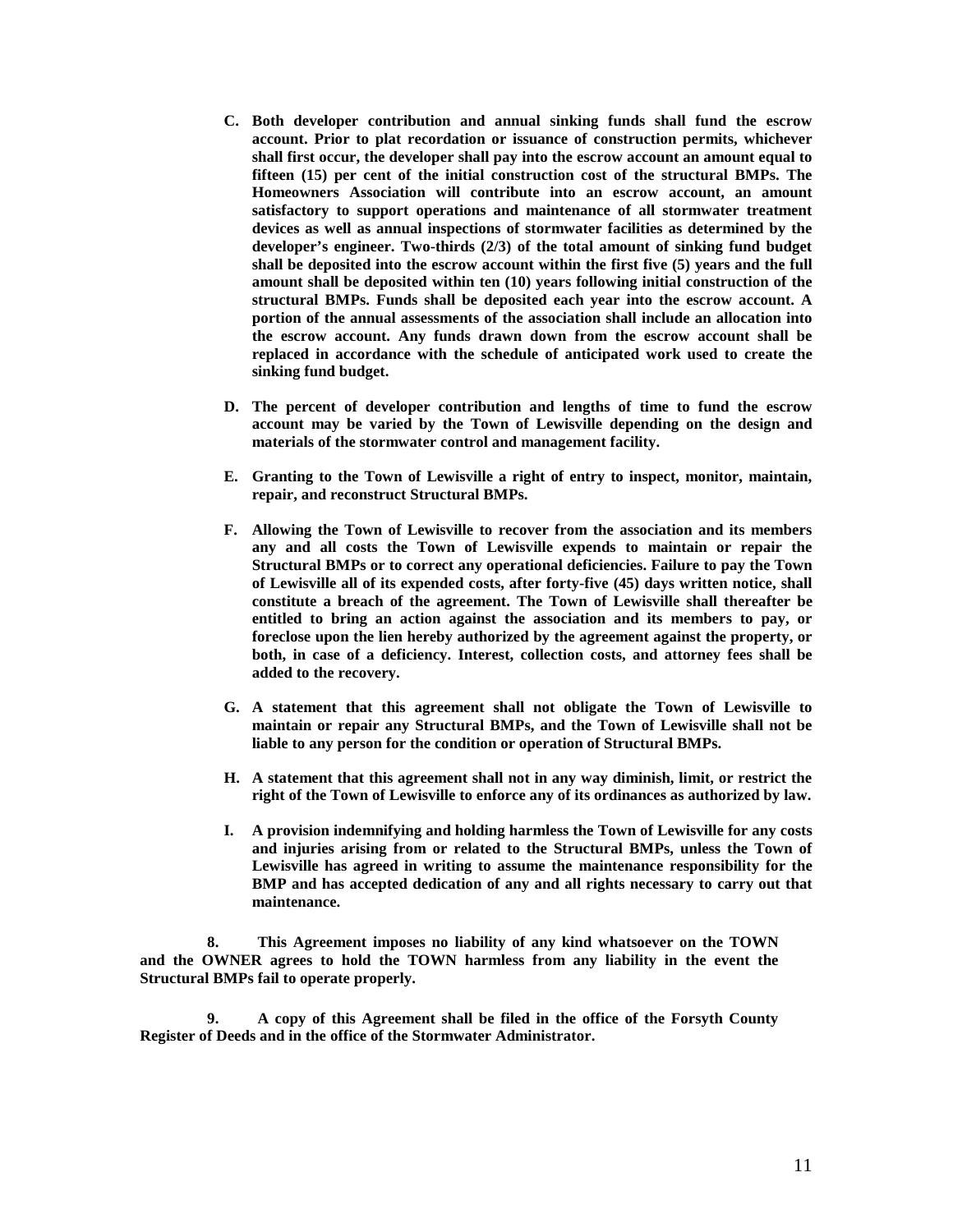**IN WITNESS WHEREOF, this Agreement was executed in duplicate originals by OWNER on the day and year first written above.**

| OWNER: (Seal)                                                                                                       |  |
|---------------------------------------------------------------------------------------------------------------------|--|
|                                                                                                                     |  |
|                                                                                                                     |  |
|                                                                                                                     |  |
| STATE OF NORTH CAROLINA                                                                                             |  |
| The foregoing Agreement was acknowledged before me this _____ day of _______________,                               |  |
| <b>Notary Public</b>                                                                                                |  |
| TOWN OF LEWISVILLE, NORTH CAROLINA                                                                                  |  |
|                                                                                                                     |  |
|                                                                                                                     |  |
|                                                                                                                     |  |
| STATE OF NORTH CAROLINA<br><b>COUNTY OF FORSYTH</b>                                                                 |  |
| The foregoing Agreement was acknowledged before me this _____ day of _______________,<br>$20$ <sub>_____</sub> , by |  |
| <b>Notary Public</b>                                                                                                |  |
| Approved as to form:                                                                                                |  |
| <b>Town Attorney</b>                                                                                                |  |

**Date**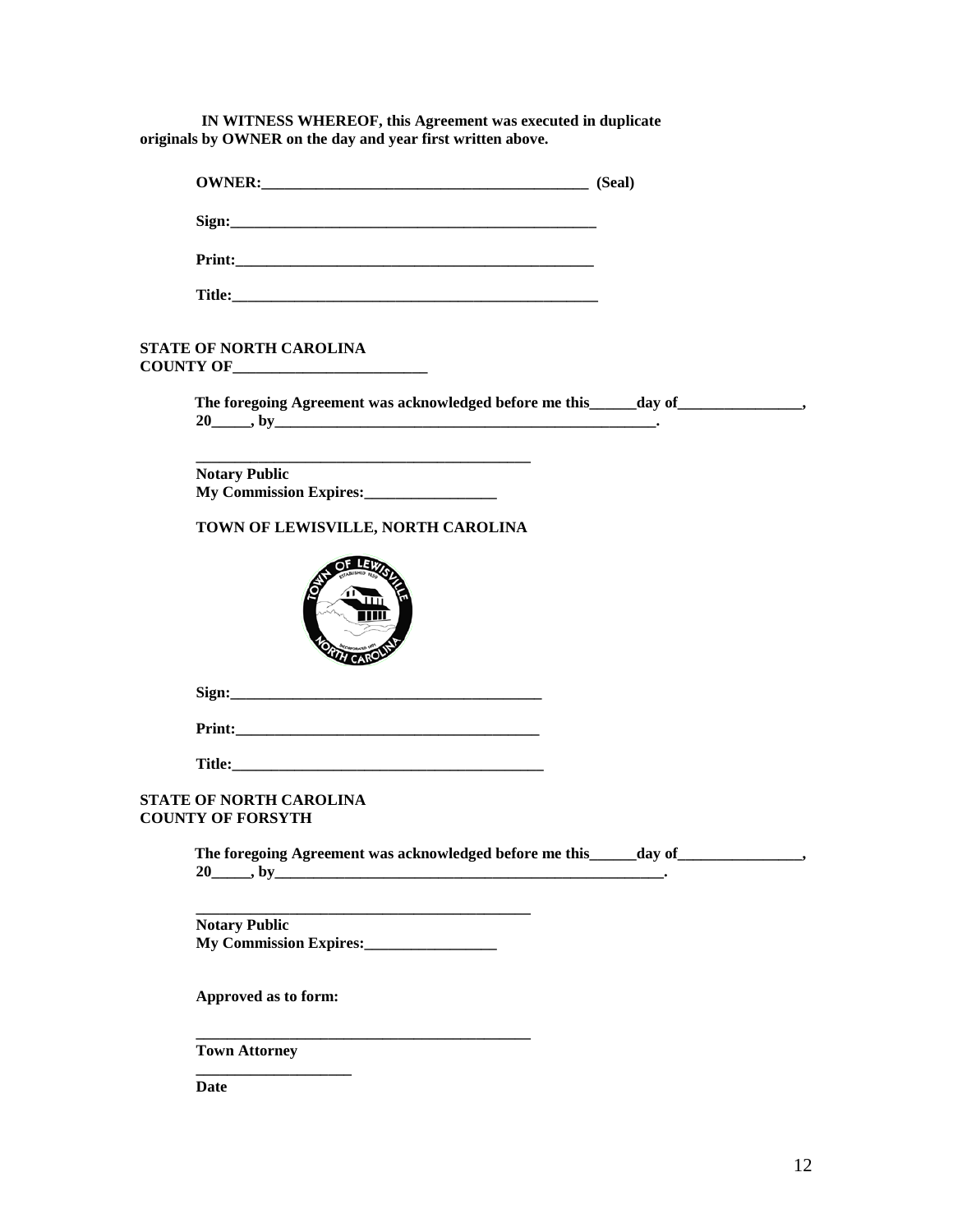

| <b>FOR OFFICE USE ONLY</b><br>Review Fee: |  |
|-------------------------------------------|--|
|                                           |  |
| Permit No:                                |  |
| Date Issued:                              |  |
| Date Paid:                                |  |
| Check No:                                 |  |
|                                           |  |

 $\overline{a}$ 

## **Town of Lewisville**

#### 6510 Shallowford Rd P.O. Box 547 Lewisville, NC 27023 Telephone: (336) 945-5558 Fax: (336) 945-5531 **APPLICATION FOR STORMWATER PERMIT**

*Instructions: All sections must be completed upon submittal. Any incomplete submittals will be returned. Please print or type information.* 

| (1) Project Information                                                                                                                                                                                                        |
|--------------------------------------------------------------------------------------------------------------------------------------------------------------------------------------------------------------------------------|
|                                                                                                                                                                                                                                |
|                                                                                                                                                                                                                                |
|                                                                                                                                                                                                                                |
| Purpose of Development: Residential_____________ Commercial____________                                                                                                                                                        |
| Total Area Disturbed: acres                                                                                                                                                                                                    |
|                                                                                                                                                                                                                                |
|                                                                                                                                                                                                                                |
| (2) Client Information (Owner/Developer)                                                                                                                                                                                       |
|                                                                                                                                                                                                                                |
|                                                                                                                                                                                                                                |
| Address: Andreas Address: Address: Address: Address: Address: Address: Address: Address: Address: Address: Address: Address: Address: Address: Address: Address: Address: Address: Address: Address: Address: Address: Address |
|                                                                                                                                                                                                                                |
| $\sqrt{ZIP}$                                                                                                                                                                                                                   |
|                                                                                                                                                                                                                                |
|                                                                                                                                                                                                                                |
|                                                                                                                                                                                                                                |
| (3) Consultant Information (Person to contact regarding questions or revisions to the plan)                                                                                                                                    |
|                                                                                                                                                                                                                                |
| Contact Name: 1988 and 2008 and 2008 and 2008 and 2008 and 2008 and 2008 and 2008 and 2008 and 2008 and 2008 and 2008 and 2008 and 2008 and 2008 and 2008 and 2008 and 2008 and 2008 and 2008 and 2008 and 2008 and 2008 and 2 |
|                                                                                                                                                                                                                                |
|                                                                                                                                                                                                                                |
| $\frac{\text{Zip}}{\text{Zip}}$                                                                                                                                                                                                |
|                                                                                                                                                                                                                                |
|                                                                                                                                                                                                                                |
|                                                                                                                                                                                                                                |

#### **ALL ITEMS ON THIS APPLICATION MUST BE ADDRESSED PRIOR TO SUBMITTAL ALL INCOMPLETE SUBMITTALS WILL BE RETURNED**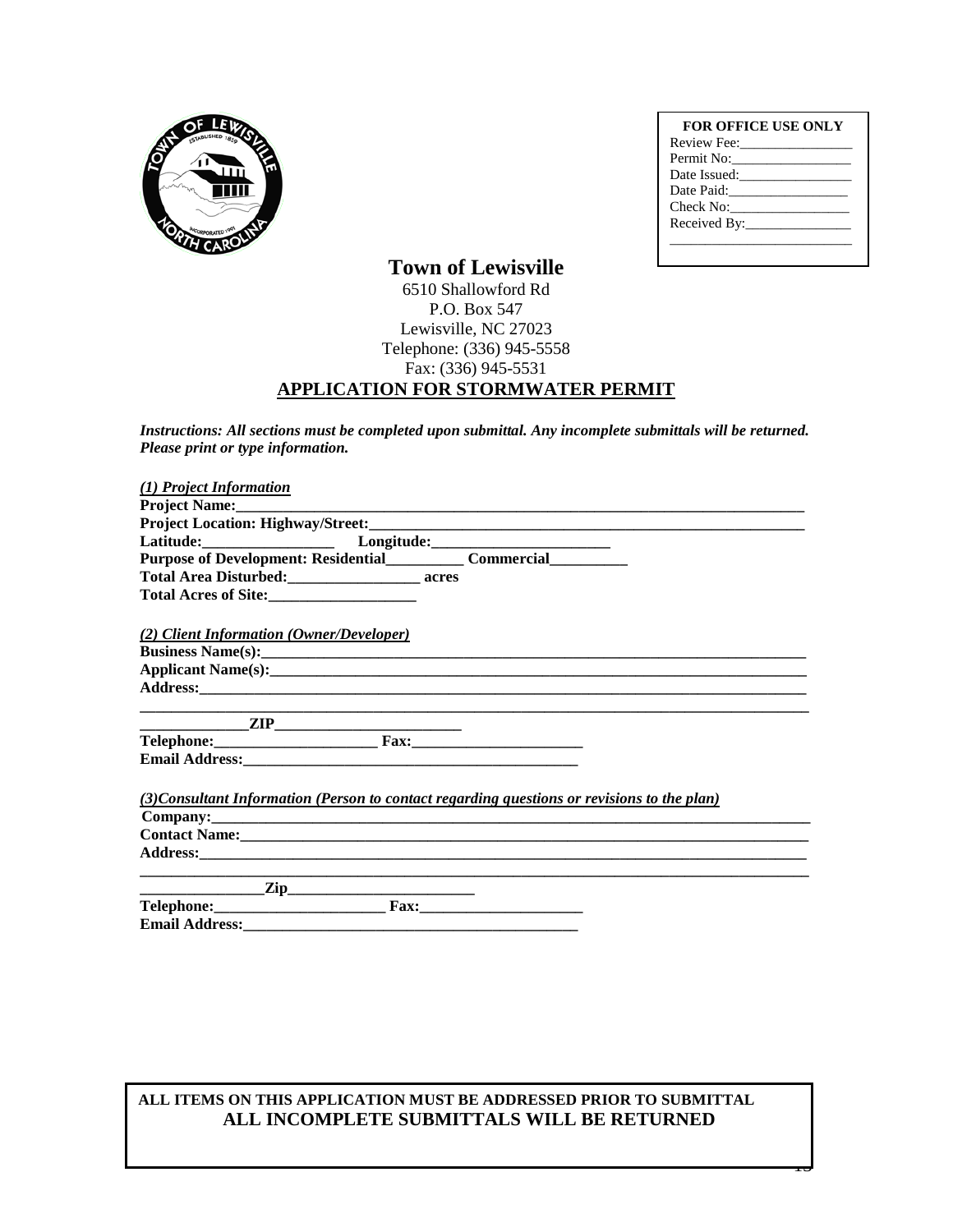*Instructions: All sections must be completed upon submittal. Any incomplete submittals will be returned. Please print or type information.* 

| (4) Recordation Information         |                                                                                                                                                                                                                                |  |
|-------------------------------------|--------------------------------------------------------------------------------------------------------------------------------------------------------------------------------------------------------------------------------|--|
|                                     |                                                                                                                                                                                                                                |  |
|                                     |                                                                                                                                                                                                                                |  |
|                                     |                                                                                                                                                                                                                                |  |
| <u>Zip_________________________</u> |                                                                                                                                                                                                                                |  |
| <b>Recorded in Deed Book No:</b>    | Page: 2008 2009 2010 2021 2022 2023 2024 2025 2020 2021 2022 2023 2024 2022 2023 2024 2025 2026 2027 2028 2021 2022 2023 2024 2025 2026 2027 2028 2027 2028 2021 2022 2023 2024 2025 2027 2028 2027 2027 2028 2027 2028 2027 2 |  |
|                                     |                                                                                                                                                                                                                                |  |
|                                     |                                                                                                                                                                                                                                |  |

| $\sim$<br>. .                                           |  |
|---------------------------------------------------------|--|
| -<br><u>.</u><br>__________________<br>_______<br>_____ |  |

#### **ALL ITEMS ON THIS APPLICATION MUST BE ADDRESSED PRIOR TO SUBMITTAL ALL INCOMPLETE SUBMITTALS WILL BE RETURNED**

 $\overline{ }$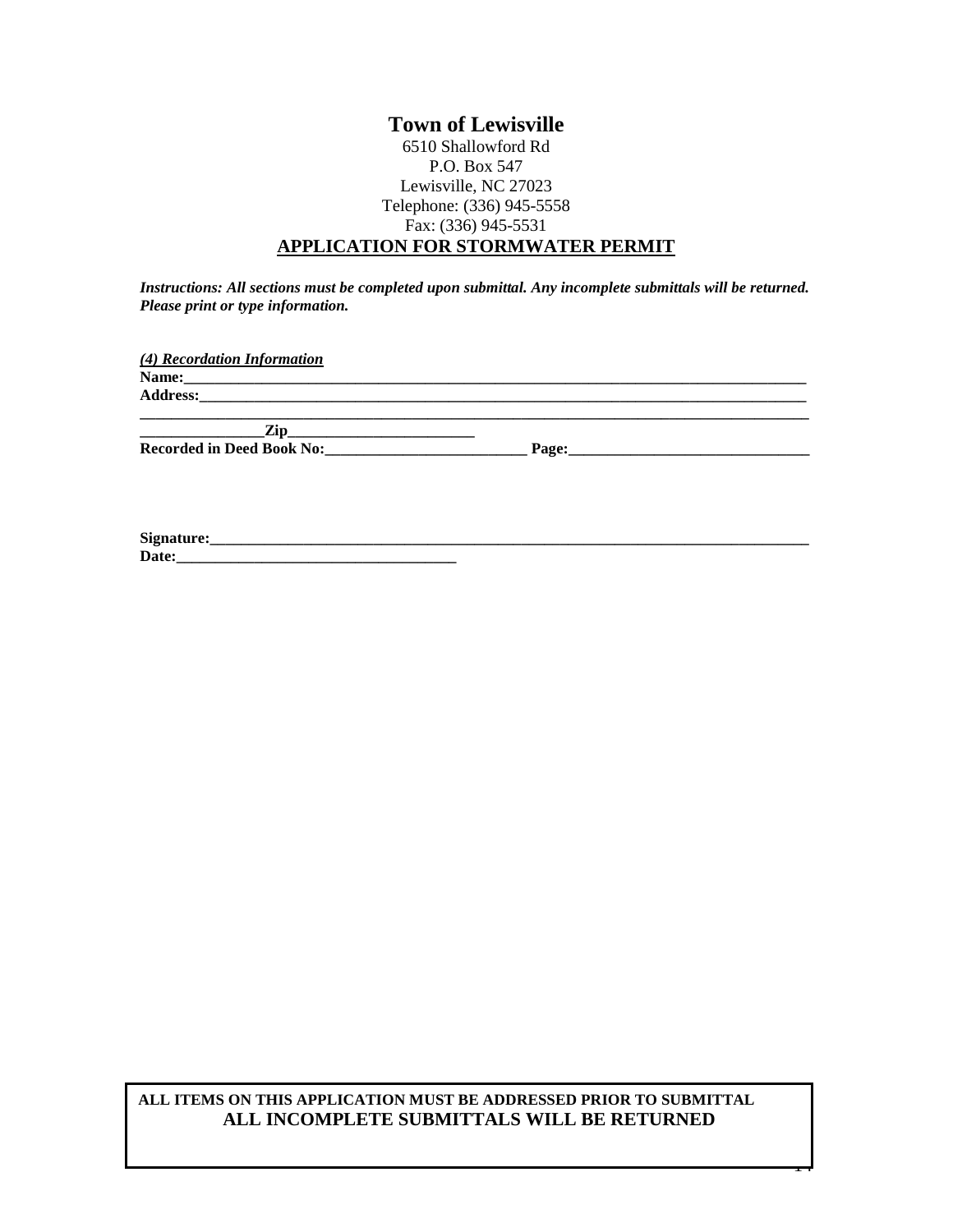*Instructions: The following checklist outlines submittal requirements for complete application. Initial in the space provided to indicate the following submittal requirements have been met and supporting documentation is attached. (3 copies must be submitted.)*

#### *General Requirements*

| <b>Applicant's initials</b>                                                                                                                                                                                                                                                                                                                                                                                                                                                                                                                                                                                                         |
|-------------------------------------------------------------------------------------------------------------------------------------------------------------------------------------------------------------------------------------------------------------------------------------------------------------------------------------------------------------------------------------------------------------------------------------------------------------------------------------------------------------------------------------------------------------------------------------------------------------------------------------|
| $(1)$ Sheets shall be no larger than 36" x 24" plan and profile paper                                                                                                                                                                                                                                                                                                                                                                                                                                                                                                                                                               |
| $(2)$ Minimum text size shall be $1/8$ ".                                                                                                                                                                                                                                                                                                                                                                                                                                                                                                                                                                                           |
| $(3)$ Scale on plan view shall be no smaller than $1" = 50$ ; scale on profile<br>view shall be no smaller than 1"=50' horizontally and 1"=5' vertically<br>using a grid showing 1' intervals.                                                                                                                                                                                                                                                                                                                                                                                                                                      |
| (4) All drawings to be in North Carolina State Plane coordinate system.                                                                                                                                                                                                                                                                                                                                                                                                                                                                                                                                                             |
| $(5)$ Cover sheet shall have a vicinity map at a scale no smaller than $1"=200'$ .                                                                                                                                                                                                                                                                                                                                                                                                                                                                                                                                                  |
| (6) Provide a legend indicating existing and proposed lines, features and symbols.                                                                                                                                                                                                                                                                                                                                                                                                                                                                                                                                                  |
| (7) Cover sheet shall include all general notes, owner's name, telephone number, and<br>mailing address.                                                                                                                                                                                                                                                                                                                                                                                                                                                                                                                            |
| (8) All elevations shall be given in relation to mean sea level; elevations in profile view<br>shall be labeled in 10' intervals on the heavy lines (Ex. 350, 360).                                                                                                                                                                                                                                                                                                                                                                                                                                                                 |
| (9) Benchmark elevations and locations shall be shown on plan view.                                                                                                                                                                                                                                                                                                                                                                                                                                                                                                                                                                 |
| (10) Plan views shall have a north arrow on each drawing.                                                                                                                                                                                                                                                                                                                                                                                                                                                                                                                                                                           |
| (11) Each drawing shall have the following information in the title block: Street or project<br>title, limits, horizontal and vertical scales, original date, revisions date, drawing number,<br>checked by and drawn by. Recommended placement is lower right-hand corner.                                                                                                                                                                                                                                                                                                                                                         |
| (12) All drawings sealed, signed and dated by a NC Professional Engineer, Surveyor, Soil<br>Scientist, or Landscape Architect shall perform services only in their competence.                                                                                                                                                                                                                                                                                                                                                                                                                                                      |
| (13) A signed and sealed statement on the plans (if a high density project) certifying that<br>the design of all stormwater management facilities and practices will control and treat<br>the runoff from the 1 year, 24-hour storm leaving the project site between the pre- and<br>post-development and, that the designs and plans are sufficient to comply with<br>applicable standards and policies found in the NCDENR Stormwater BMP Design<br>Manual and any Town of Lewisville supplements to the BMP Design Manual, and that<br>the designs and plans ensure compliance with the Town's Phase II Stormwater<br>Ordinance. |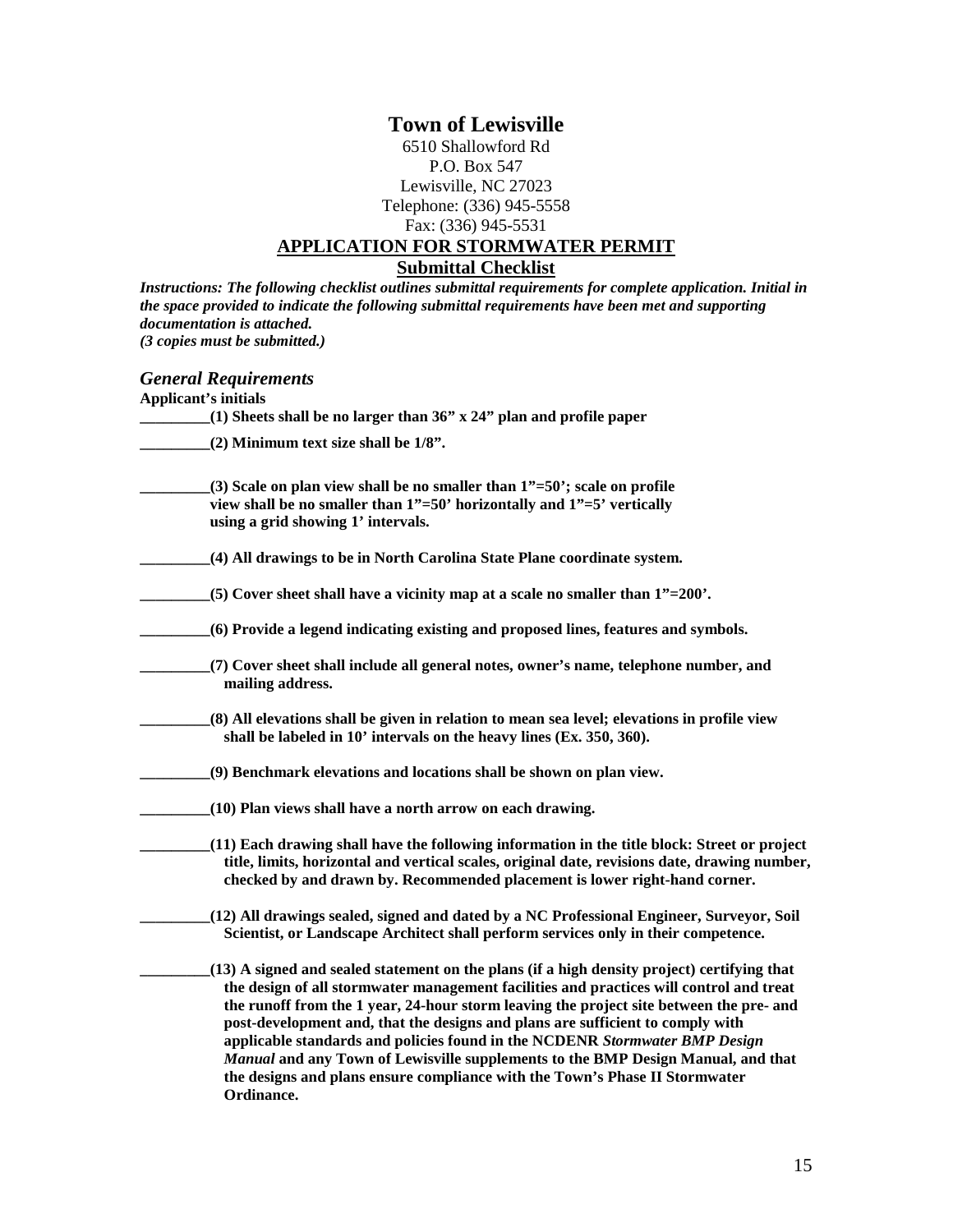*Instructions: The following checklist outlines submittal requirements for complete application. Initial in the space provided to indicate the following submittal requirements have been met and supporting documentation is attached. (3 copies must be submitted.)*

| (14) Plan view shall show all actual street names (existing and proposed). State road<br>numbers shall be shown if applicable. Plan view should also indicate whether street is<br>asphalt, concrete, gravel or dirt. Proposed street and Right-of-way widths will be<br>dimensioned back-to-back and labeled in plan view.                                                                                                                                                            |
|----------------------------------------------------------------------------------------------------------------------------------------------------------------------------------------------------------------------------------------------------------------------------------------------------------------------------------------------------------------------------------------------------------------------------------------------------------------------------------------|
| (15) Plan view shall show proposed and existing curb and gutter, pavement, storm sewers,<br>drainage structures, driveway pipes, drainage features (ditches, swales, etc.), water<br>mains, sanitary sewer mains, etc. Direction of flow shall be shown on plan view for all<br>sanitary sewers and storm drains. Materials and pipe sizes shall be labeled.                                                                                                                           |
| (16) Existing utility lines shall be shown and labeled on plan view and indicated in the<br>legend.                                                                                                                                                                                                                                                                                                                                                                                    |
| (17) Construction drawings shall show final proposed locations and dimensions of all<br>water, storm drain, and sanitary sewer lines, devices to be installed on the system, catch<br>basins, culverts, BMP's, ditches, including grades, pipe sizes, elevations, invert elevations<br>for all inlets and manholes and profiles of sanitary sewer lines. All available elevations<br>shall be shown on the profile view. Assumptions and calculations may be in a separate<br>package. |
| (18) All existing and proposed water, storm drainage and sanitary sewer easements shall<br>be shown on all applicable sheets.                                                                                                                                                                                                                                                                                                                                                          |
| (19) Number of dwelling units, lots, built-upon area (predevelopment and post-<br>development).                                                                                                                                                                                                                                                                                                                                                                                        |
| (20) Existing and proposed topographic lines on tract and minimum 100-feet beyond<br>property lines (minimum 2-foot intervals).                                                                                                                                                                                                                                                                                                                                                        |
| (21) Town limits, county lines, and other jurisdictional lines, if any.                                                                                                                                                                                                                                                                                                                                                                                                                |
| (22) Streams, ponds, wetlands, etc. on the project site and within 50 feet of the property<br>lines.                                                                                                                                                                                                                                                                                                                                                                                   |
| (23) Location of floodplain and floodway (if applicable).                                                                                                                                                                                                                                                                                                                                                                                                                              |
| (24) Location of drainage ways and easements.                                                                                                                                                                                                                                                                                                                                                                                                                                          |
| ALL ITEMS ON THIS APPLICATION MUST BE ADDRESSED PRIOR TO SUBMITTAL<br>ALL INCOMPLETE SUBMITTALS WILL BE RETURNED                                                                                                                                                                                                                                                                                                                                                                       |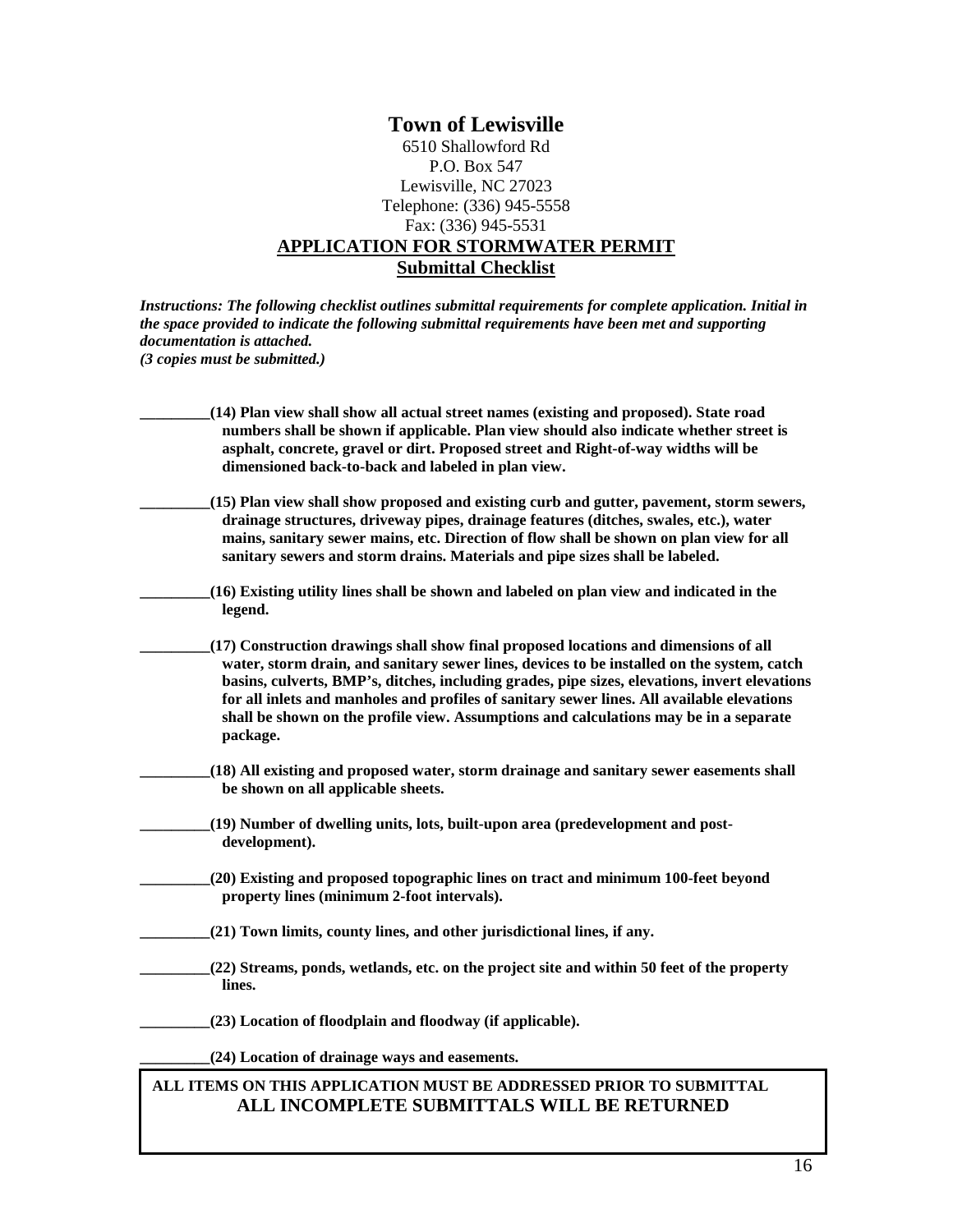*Instructions: The following checklist outlines submittal requirements for complete application. Initial in the space provided to indicate the following submittal requirements have been met and supporting documentation is attached. (3 copies must be submitted.)*

#### *Site Drainage Features:*

| (25) Existing and planned drainage patterns (include off-site areas that drain through<br>project site.                                                                                                                                              |
|------------------------------------------------------------------------------------------------------------------------------------------------------------------------------------------------------------------------------------------------------|
| (26) Any existing stormwater control systems.                                                                                                                                                                                                        |
| (27) Sub-watershed delineation showing drainage areas.                                                                                                                                                                                               |
| (28) Show extent and number of disturbed acres.                                                                                                                                                                                                      |
| (29) Proposed impervious areas.                                                                                                                                                                                                                      |
| (30) Soil information: type, special characteristics.                                                                                                                                                                                                |
| (31) Name and classification of receiving watercourse.                                                                                                                                                                                               |
| <b>Permanent Stormwater Control Measures (High Density only):</b><br>(32) Type of BMP (wet pond, rain-garden, etc.).                                                                                                                                 |
| (33) Designer's certification.                                                                                                                                                                                                                       |
| (34) Narrative description of proposed stormwater system (where runoff originates (e.g.<br>roofs, roads, parking lots, etc.), its conveyance within the project, its treatment, and its<br>conveyance from the project to the receiving water body). |
| (35) Profile along the centerline of the principal spillway/outfall pipe extending below the<br>protected outfall or to the downstream structure.                                                                                                    |
| (36) Elevations of the "water quality" surface, temporary storage water surface, and the<br>10-year and 100-year storms.                                                                                                                             |
| (37) Stage-storage table for each BMP.                                                                                                                                                                                                               |
| (38) If BMP is to be used to treat construction site runoff, provide steps necessary to<br>restore BMP to original design condition.                                                                                                                 |
| (39) All necessary construction specifications.                                                                                                                                                                                                      |

#### **ALL ITEMS ON THIS APPLICATION MUST BE ADDRESSED PRIOR TO SUBMITTAL ALL INCOMPLETE SUBMITTALS WILL BE RETURNED**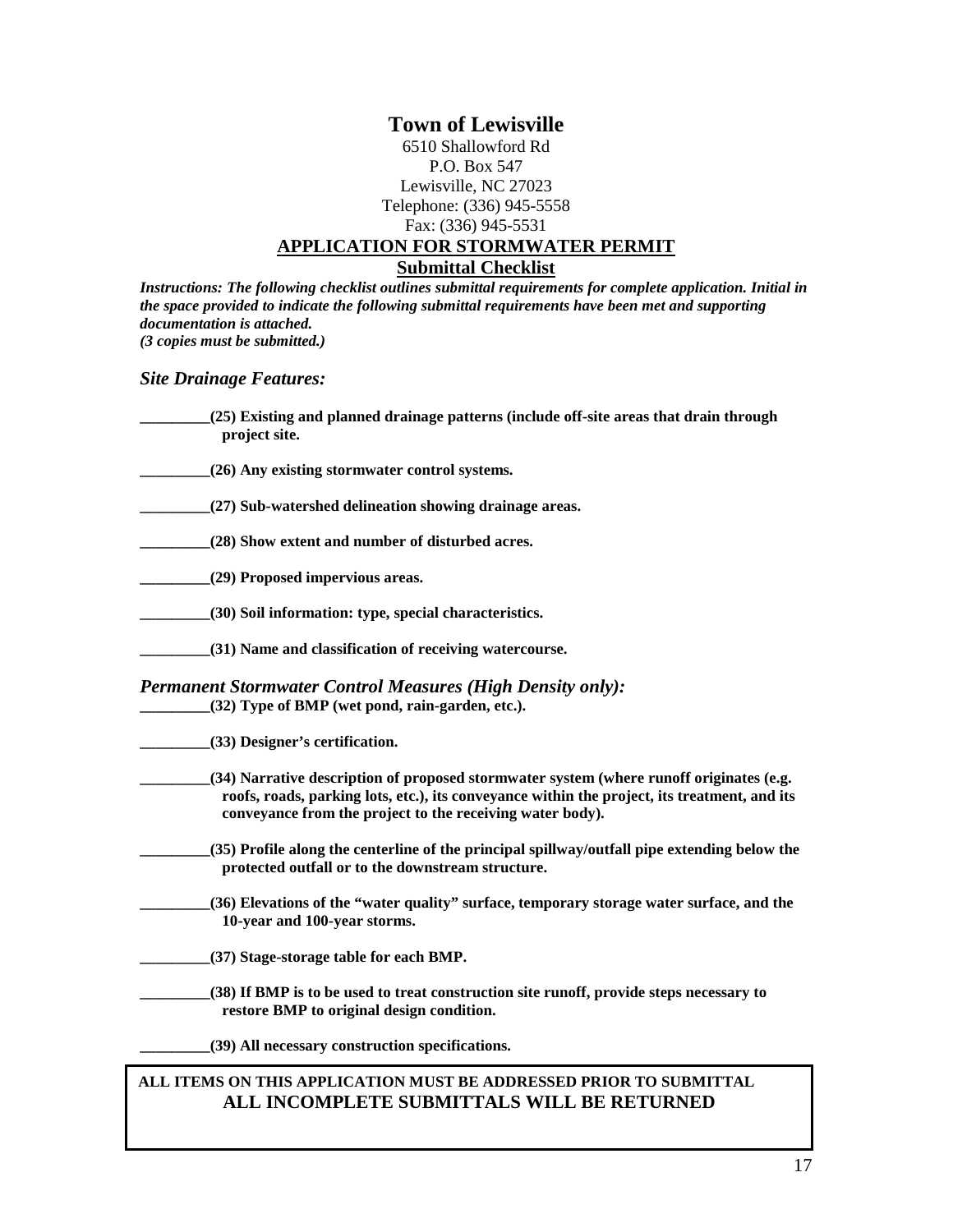*Instructions: The following checklist outlines submittal requirements for complete application. Initial in the space provided to indicate the following submittal requirements have been met and supporting documentation is attached. (3 copies must be submitted.)*

| (40) Sequence of construction.                                                                         |
|--------------------------------------------------------------------------------------------------------|
| (41) Individual drainage areas for each stormwater BMP.                                                |
| (42) Construction drawings and details for permanent measures.                                         |
| (43) Size and location of culverts.                                                                    |
| (44) Size and location of subsurface drainage convevances.                                             |
| (45) Disclosure of party ultimately responsible for operation and maintenance of<br>stormwater system. |

#### *Stormwater Calculations:*

- **\_\_\_\_\_\_\_\_\_(46) Narrative description of calculations (methods, variables, assumptions, etc.) and results.**
- **\_\_\_\_\_\_\_\_\_(47) Stormwater BMPs designed in accordance with NCDENR** *Stormwater BMP design manual,* **and any supplements to the BMP design manual issued by the Town of Lewisville.**
- **\_\_\_\_\_\_\_\_\_(48) Time of concentration for pre/post development conditions.**
- **\_\_\_\_\_\_\_\_\_(49) Pre-construction and post-construction runoff calculations for each outlet from the site (at peak discharge points).**
- **\_\_\_\_\_\_\_\_\_(50) Pre-construction and post-construction design calculations and hydrographs.**
- **\_\_\_\_\_\_\_\_\_(51) Design calculations of culverts and storm sewers.**

#### **ALL ITEMS ON THIS APPLICATION MUST BE ADDRESSED PRIOR TO SUBMITTAL ALL INCOMPLETE SUBMITTALS WILL BE RETURNED**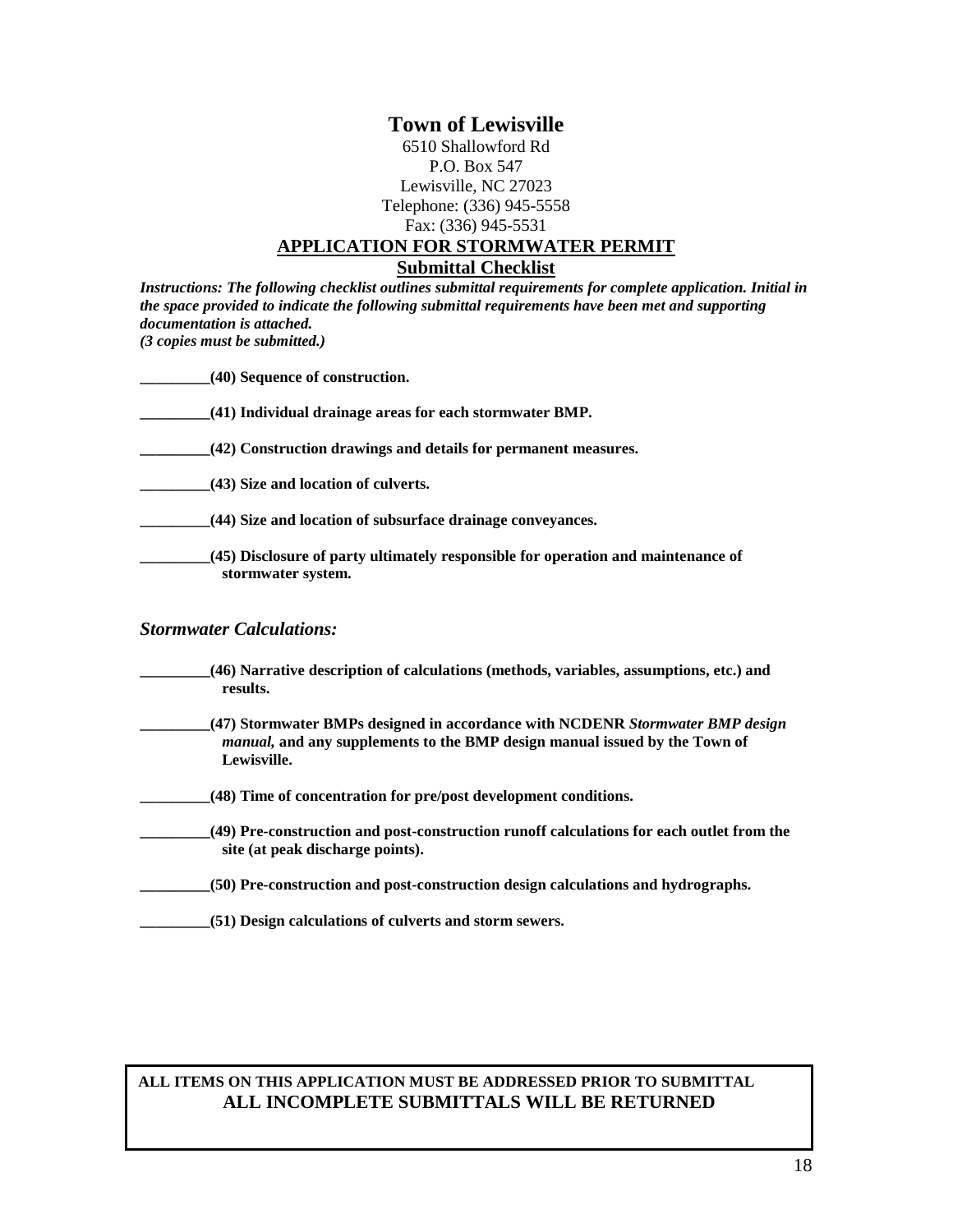# **Permit No. SW\_\_\_\_\_\_\_**

# **CERTIFICATE OF STORMWATER MANAGEMENT PLAN APPROVAL AND STORMWATER PERMIT LEWISVILLE, NORTH CAROLINA**



**This certificate verifies that a Stormwater Management Plan has been approved for this project by the Town of Lewisville in accordance with the Federal Phase II stormwater requirements, NC General Statue 143-214.7, Session Law 2006-246 (Senate Bill 1566), and the Town of Lewisville Phase II Stormwater Ordinance.**

**A copy of this permit and the approved Stormwater Management Plan must be kept on the project site.**

**Per Town Ordinance Section 4, subsection xx-403, inspections and inspection programs by the Town of Lewisville my be conducted or established on any reasonable basis, including but not limited to routine inspections; random inspections; inspections based upon complaints or other notice of possible violations; and joint inspections with other agencies inspecting under environmental or safety laws.**

| <b>Financially Responsible Party:</b><br>Name, Title:<br><b>Company:</b><br><b>Street Address:</b><br>City, NC, Zip:<br><b>Phone:</b><br><b>Registered Agent:</b> | Permission to install Best Management Practices is hereby granted by this<br>instrument at the above location in accordance with the approved Stormwater<br>Management Plan and Town of Lewisville's Stormwater Ordinance. |       |
|-------------------------------------------------------------------------------------------------------------------------------------------------------------------|----------------------------------------------------------------------------------------------------------------------------------------------------------------------------------------------------------------------------|-------|
|                                                                                                                                                                   | <b>Reviewer:</b><br>This plan was approved with "modifications" ___Yes ___No<br>and/or "performance reservations" Yes No                                                                                                   | Date: |

**Town of Lewisville, 6510 Shallowford Rd., P.O. Box 547, Lewisville, NC 27023 Phone: (336) 945-5558 Fax: (336) 945-5531**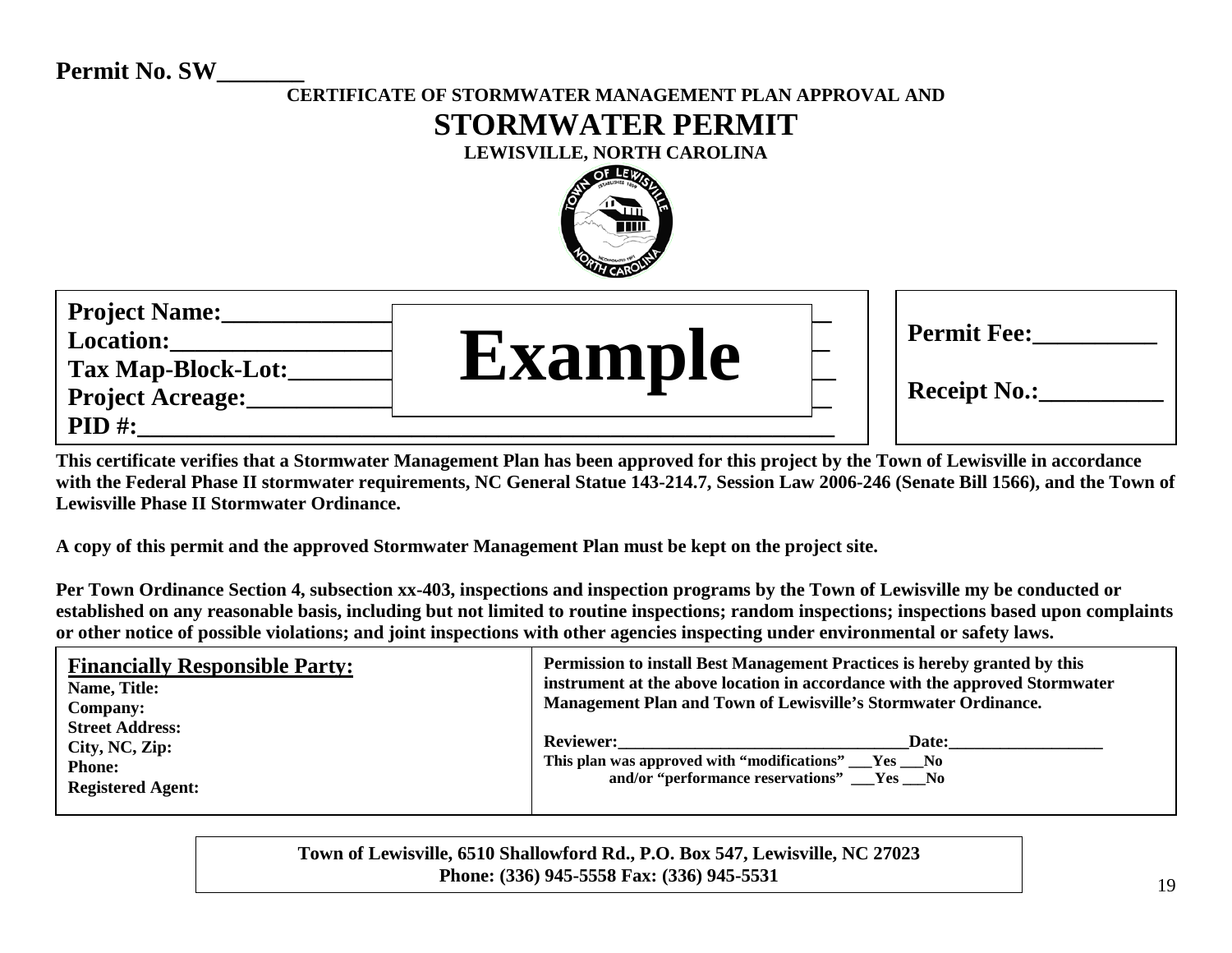

| <b>FOR OFFICE USE ONLY</b> |
|----------------------------|
| Permit No:                 |
| Date Received:             |
| Received By:               |
|                            |

#### **Town of Lewisville** 6510 Shallowford Rd P.O. Box 547 Lewisville, NC 27023 Telephone: (336) 945-5558 Fax: (336) 945-5531 **STORMWATER AS-BUILT SUBMISSION FORM**

**Prior to obtaining a Certificate of Occupancy, the following items must be provided to the Stormwater Administrator for approval. These will be compared to the approved stormwater permit application for any irregularities or non-conformance with the approved plans.**

**□ As-built Drawings ( 1 paper copy, 1 Mylar copy)**

**□ Electronic As-built Drawings (.dwg, .jpg, .tif, or pdf format)**

**□ Engineer's Stormwater BMP Certification**

**The as-built drawings shall reflect the "as-constructed" condition of the development and shall include sufficient information to demonstrate conformance with the approved stormwater permit application. Significant deviations from the approved plan shall be considered violations of the Lewisville Stormwater Ordinance and are grounds for the invocation of the injunctions and penalties defined therein, and/or withholding the release of any bond pending the completion of corrective action(s), and/or requiring a submittal of a revised stormwater permit application. In the event that the Stormwater Administrator requires submittal of a revised plan, the revision shall include a description of the discrepancies between the site conditions and the prior approved stormwater permit application, along with design calculations that demonstrate that the as-built conditions comply with the Lewisville Stormwater Ordinance. Should the as-built conditions be shown to have a negative impact with regards to flooding, maintenance, erosion or water quality, the Stormwater Administrator has the authority to require other mitigation measures and proposed design plans to mitigate any potential impacts from the development.**

**Submitted By:**

| Signature: |  |
|------------|--|
|            |  |

**Print:\_\_\_\_\_\_\_\_\_\_\_\_\_\_\_\_\_\_\_\_\_\_\_\_\_\_\_\_\_\_\_\_\_\_\_\_\_\_\_\_\_\_\_**

Date: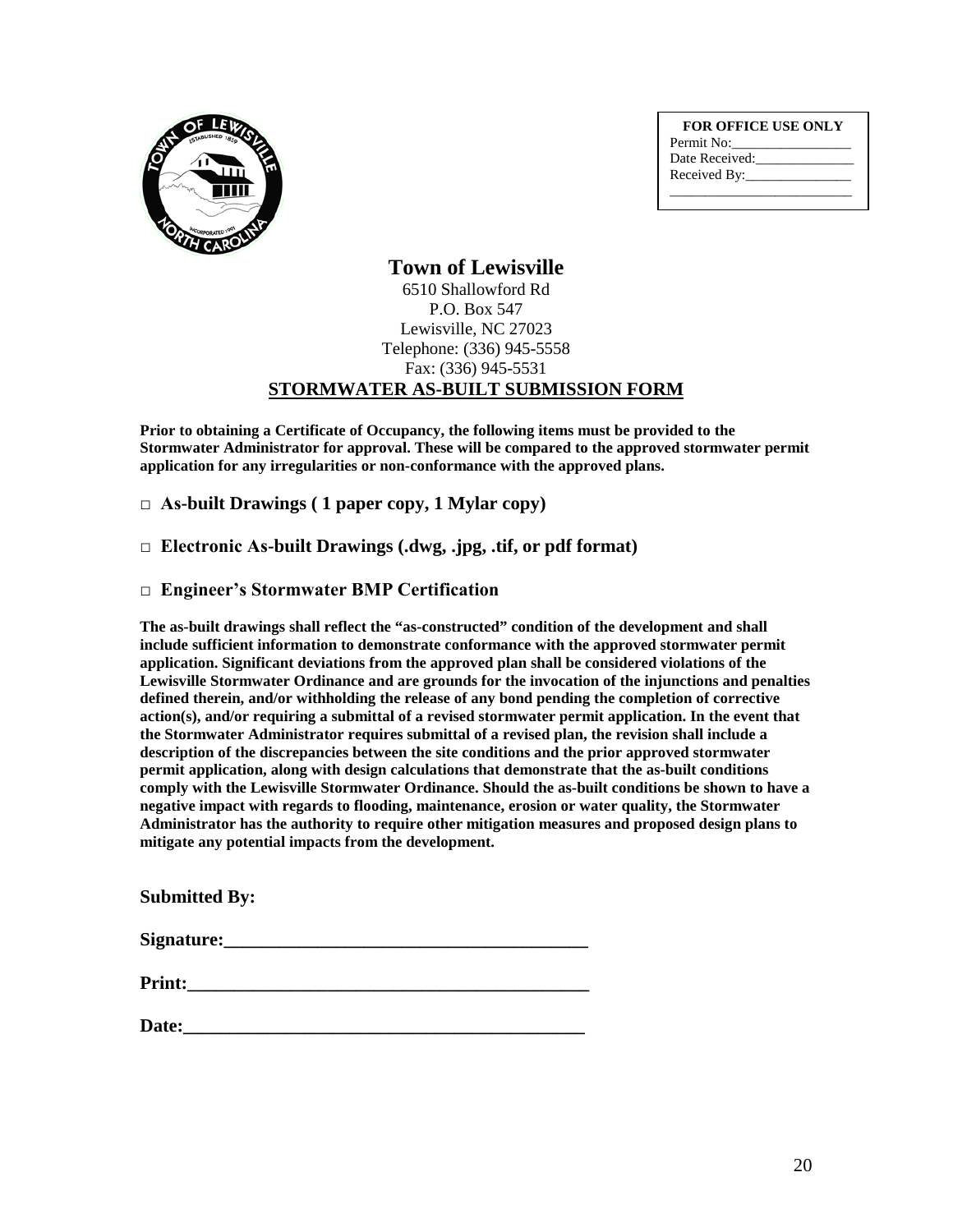

**FOR OFFICE USE ONLY** Permit No: Date Received: Received By: \_\_\_\_\_\_\_\_\_\_\_\_\_\_\_\_\_\_\_\_\_\_\_\_\_\_

## **Town of Lewisville**

6510 Shallowford Rd P.O. Box 547 Lewisville, NC 27023 Telephone: (336) 945-5558 Fax: (336) 945-5531

## **ENGINEER'S STATEMENT OF CERTIFICATION**

#### **WET DETENTION POND**

*Instructions: All sections must be completed upon submittal. Any incomplete submittals will be returned. Please print or type information.* 

*(1) Pond Information*

**Project Name:\_\_\_\_\_\_\_\_\_\_\_\_\_\_\_\_\_\_\_\_\_\_\_\_\_\_\_\_\_\_\_\_\_\_\_\_\_\_\_\_\_\_\_\_\_\_\_\_\_\_\_\_\_\_\_\_\_\_\_\_\_\_\_\_\_\_\_\_\_\_\_\_\_**

**Pond Location: Highway/Street:\_\_\_\_\_\_\_\_\_\_\_\_\_\_\_\_\_\_\_\_\_\_\_\_\_\_\_\_\_\_\_\_\_\_\_\_\_\_\_\_\_\_\_\_\_\_\_\_\_\_\_\_\_\_\_\_** Latitude:

| <b>Feature</b>                       | <b>Design</b> | <b>As-built</b> |
|--------------------------------------|---------------|-----------------|
| Slope of embankments $(3:1)$         |               |                 |
| Elevations on the following:         |               |                 |
| Bottom of pond                       |               |                 |
| Bottom of riser                      |               |                 |
| Top of riser                         |               |                 |
| Water quality hole                   |               |                 |
| Invert of inflow and outflow pipes   |               |                 |
|                                      |               |                 |
| Top of dam: Elevation and width      |               |                 |
| Width of maintenance benches         |               |                 |
| Anti-seep collars - size             |               |                 |
| Size and material of riser/barrel    |               |                 |
| Verification of volume:              |               |                 |
| Permanent Sediment Storage (CF)      |               |                 |
| Permanent Water Quality (SF)         |               |                 |
| Permanent Water Quality (CF)         |               |                 |
| Baffle location and top elevation    |               |                 |
| <b>Emergency Spillway-Width</b>      |               |                 |
| <b>Emergency Spillway- Elevation</b> |               |                 |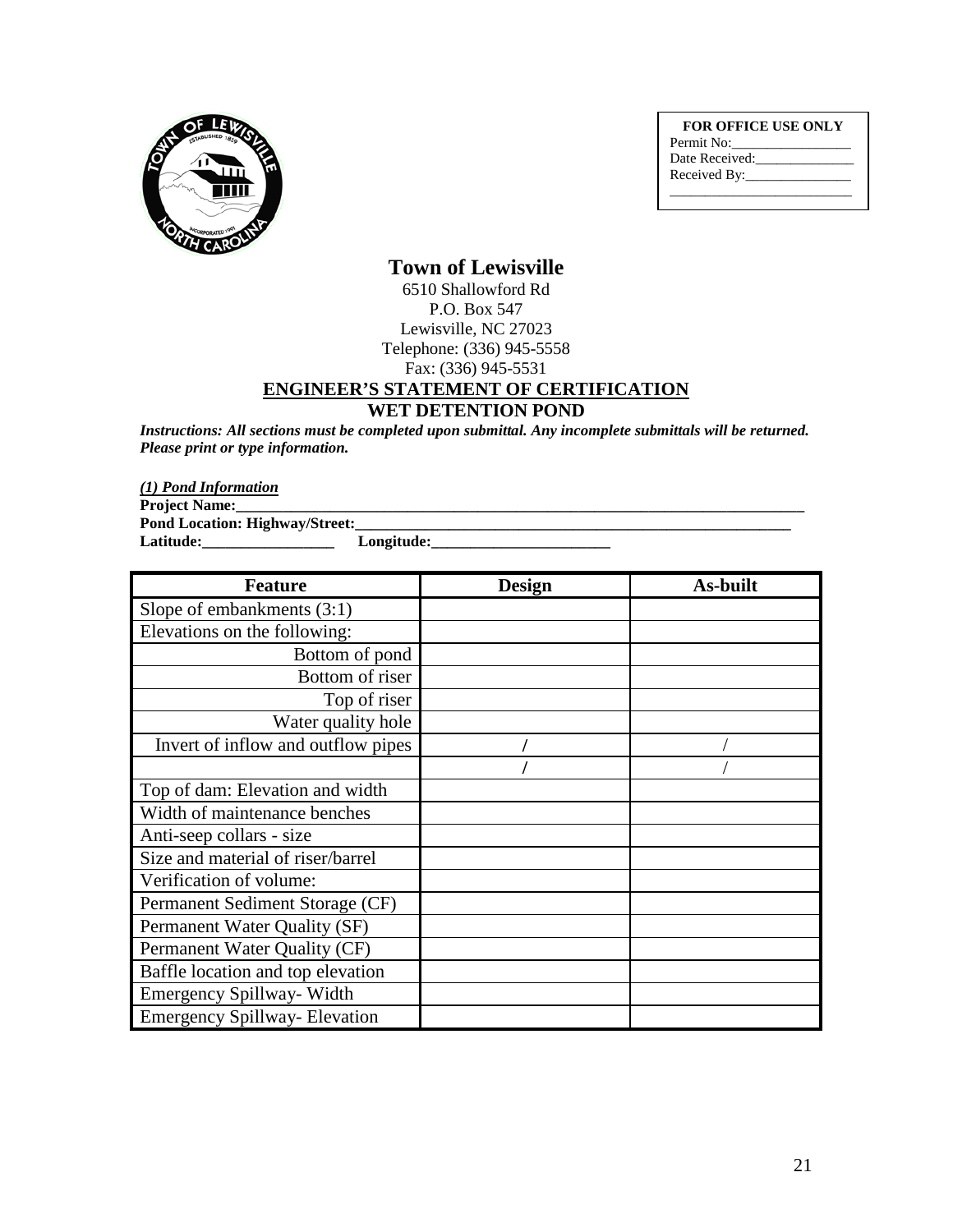

## **Town of Lewisville**

6510 Shallowford Rd P.O. Box 547 Lewisville, NC 27023 Telephone: (336) 945-5558 Fax: (336) 945-5531

## **ENGINEER'S STATEMENT OF CERTIFICATION**

#### **WET DETENTION POND**

*Instructions: All sections must be completed upon submittal. Any incomplete submittals will be returned. Please print or type information.* 

**I state to the best of my knowledge and belief that the permanent structural stormwater Best Management Practice(s) for \_\_\_\_\_\_\_\_\_\_\_\_\_\_\_\_\_\_\_\_\_\_\_\_\_\_\_\_\_\_\_\_\_**

(name of plat)

**will control and treat the runoff from the project site between the pre- and postdevelopment for, at a minimum, the 1-year, 24-hour storm, is duly recorded in the Office of the Forsyth County Register of Deeds, and has been completed in conformance with the approved plans and specifications dated\_\_\_\_\_\_\_\_\_\_\_\_\_\_\_\_\_\_\_\_\_\_\_\_\_.**

(approved date)

**Signature:\_\_\_\_\_\_\_\_\_\_\_\_\_\_\_\_\_\_\_\_\_\_\_\_\_\_\_\_\_\_\_\_\_\_\_\_\_\_\_(seal)**

Date: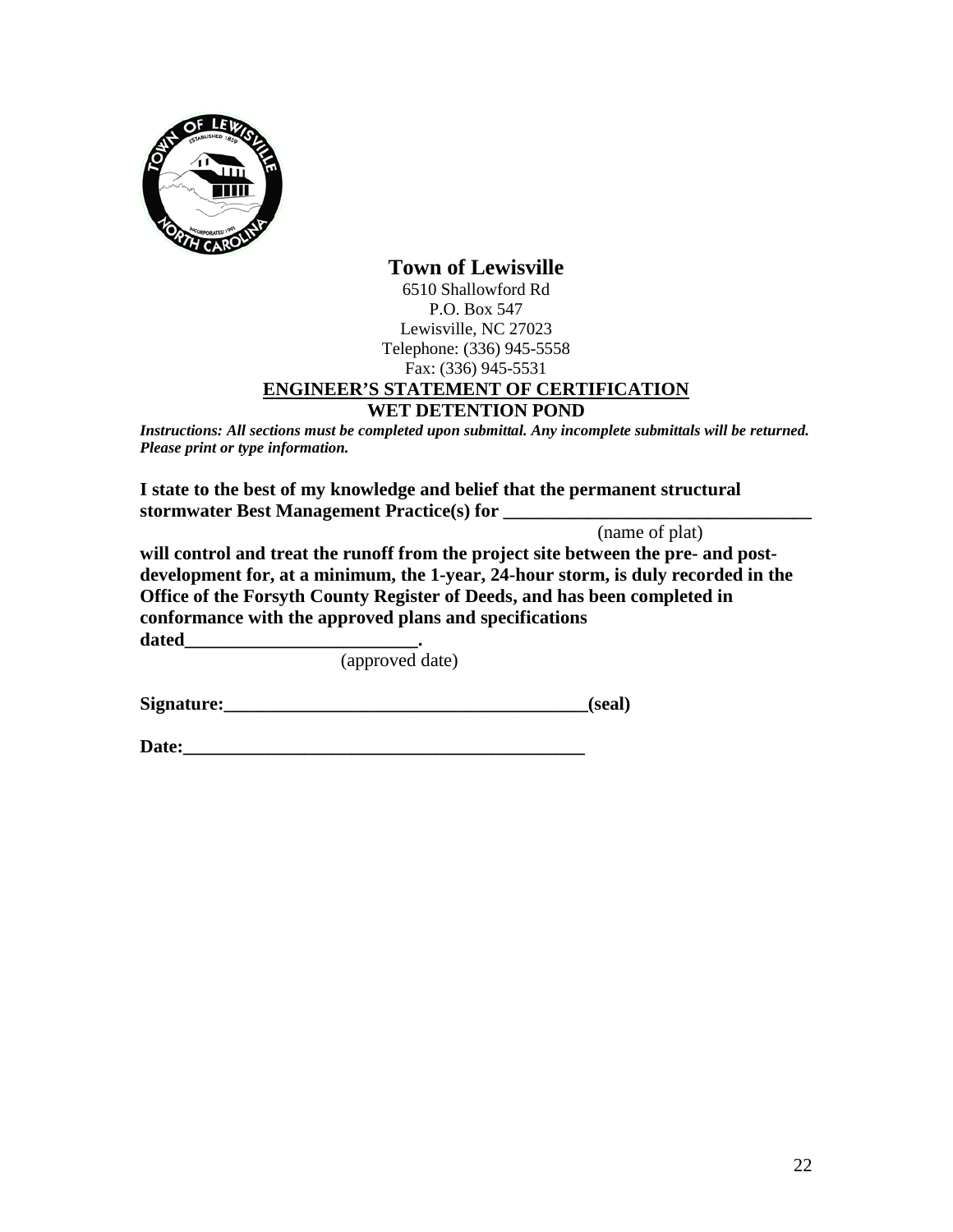

**Town of Lewisville** 6510 Shallowford Rd P.O. Box 547 Lewisville, NC 27023 Telephone: (336) 945-5558 Fax: (336) 945-5531

## **STORMWATER ANNUAL MAINTENANCE AND INSPECTION REPORT**

*Instructions: All sections must be completed upon submittal. Any incomplete submittals will be returned. Please print or type information. If development has multiple BMP's, each BMP requires separate report.*

**Section 4, subsection xx-401(B), of the Phase II Stormwater Ordinance "The person responsible for maintenance of any structural BMP installed pursuant to this ordinance shall submit to the Stormwater Administrator an annual maintenance and inspection report from a qualified registered North Carolina professional engineer, or Certified Stormwater BMP Inspection and Maintenance Professional. The inspection report shall contain all of the following:"**

| (1) Owner Information         |       |  |
|-------------------------------|-------|--|
| Name:                         |       |  |
| <b>Address:</b>               |       |  |
|                               |       |  |
| Zin                           |       |  |
| <b>Recorded Deed Book No:</b> | Page: |  |

| Yes | N <sub>0</sub> | <b>Statement</b>                                              |
|-----|----------------|---------------------------------------------------------------|
|     |                | Inlet and/or Outlet devices obstructed by trash and/or debris |
|     |                | Excessive erosion or sedimentation in or around the basin     |
|     |                | Cracking or settling of the dam                               |
|     |                | Deterioration of inlet or outlet pipes                        |
|     |                | Emergency spillway in good operating condition                |
|     |                | Side-slopes stability in good condition                       |
|     |                | Up and downstream channels in good condition                  |
|     |                | Woody vegetation in or on the dam                             |
|     |                | BMP in overall good condition and well maintained             |

*(2) Statement of Inspection*